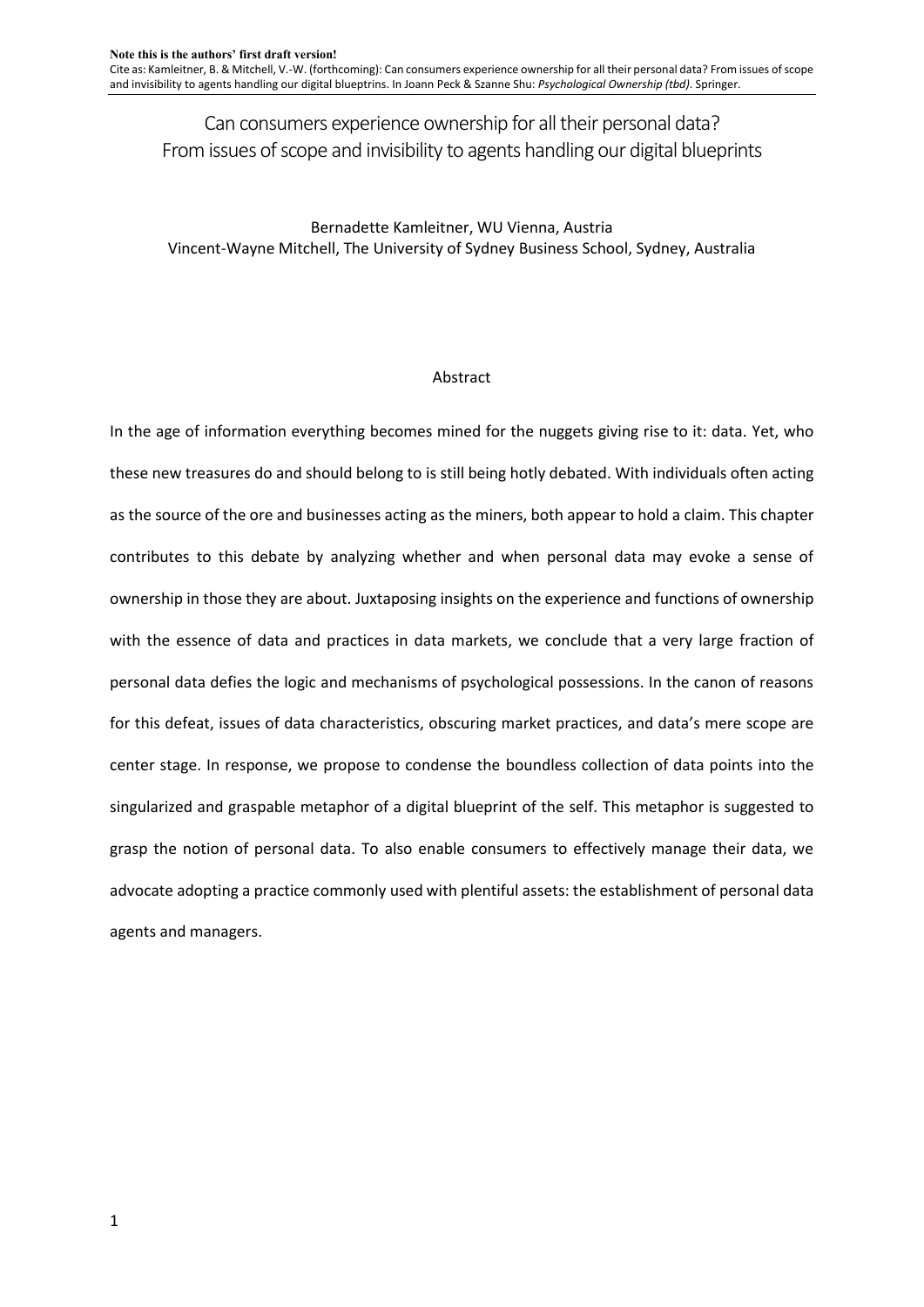### 1 Personal data: an ethereal good, contemporary treasure and psychological possession?

Google's augmented-reality glasses datafy the gaze. Twitter datafies stray thoughts. LinkedIn datafies professional networks.

Cukier and Mayer-Schoenberger (2013)

Data, including personal data, have been heralded as the so-called new oil, and if we are in the age of information as many claim, then data would be the fuel of our time. But what are they and who owns these data riches? In essence, data are descriptions of properties of objects and their relations which means that data are always "about" something. One object data are increasingly about is humans, these data are called "personal data" (Rosen 2012).

The most straightforward, static examples of personal data are our names, birthdates and other demographic information of which we have always been aware, think of as personal data, and know that the information they enable can sometimes be sensitive, valuable and may eventually affect us. These data stereotypically come to mind when thinking of personal data. However, these are the tiniest fraction of personal data collected and available.

Even now data available entail our overt behaviors and movements, our social relations and habits, our whereabouts, our preferences and emotions, our genomes, and increasingly more and more things that go on within our very bodies. For example, there are pills that once swallowed send data about what happens in our digestive system; ingeniously powered by our very own stomach acids. There are algorithms that can infer our mood states by tracking how we move the mouse or pointer on our personal computing devices. There are nearly market ready smart floors that will recognize the steps and identity of the person walking across it; plus be able to infer how much in fact he has eaten at the last meal and how tired he already is. And there are devices so small that they can enter the bloodstream and gain unprecedentedly accurate information about the coronary system. Link all of this information to other data about the same person coming from the smartphone, wearables, home thermostat, etc. and you are able to predict how specific actions, people or news in a specific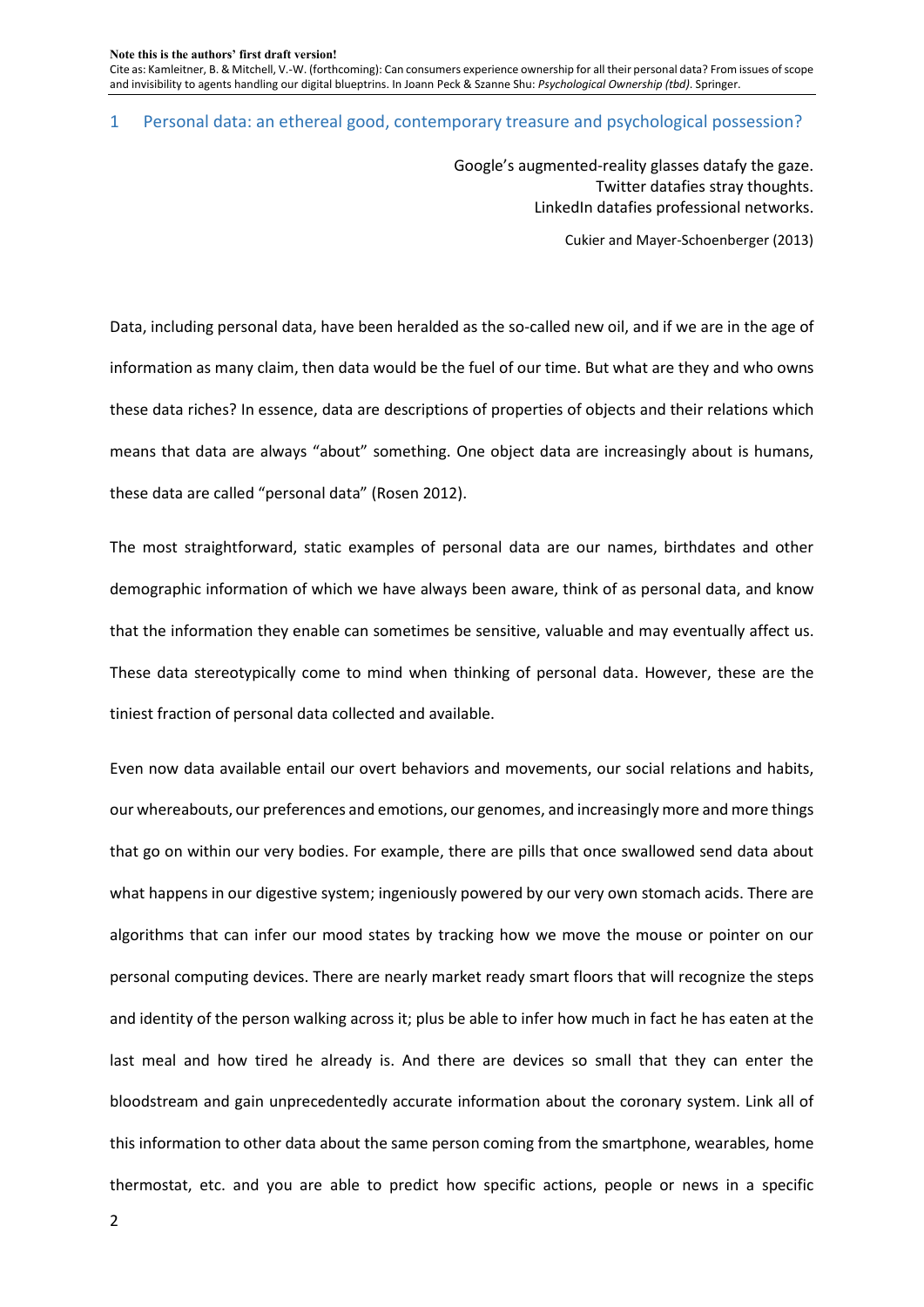Cite as: Kamleitner, B. & Mitchell, V.-W. (forthcoming): Can consumers experience ownership for all their personal data? From issues of scope and invisibility to agents handling our digital blueptrins. In Joann Peck & Szanne Shu: *Psychological Ownership (tbd)*. Springer.

environment affect the person physically. Bundling and inferring different data about a person (Haddadi and Brown 2014; King and Forder 2016), or even just about similar people (Sarigol, Garcia, and Schweitzer 2014), enables an increasingly rich reflection of all aspects of the self. While each data point may in itself hold little informative value<sup>1</sup>, together, they amount to a powerful and nuanced digital blueprint of a person's every aspect. We use the word blueprint deliberately to denote the architecture or structure around which digital data amasses and is built upon.

Regardless of whether or not consumers appreciate the fact, they are "rich" in data and numerous business models have sprung up around the potential. Fueling them are fast developing means of harvesting and subsequently trading ever more personal data (Acquisti, Taylor, and Wagman 2016; Spiekermann et al. 2015). Something that is essentially "about" a person and her properties has become a global market good in itself, resulting in the market place viewing humans not just as customers, sales potentials or dollars to be captured, but also as a vast collection of potentially valuable data points waiting to be collected. As Eric Siegel, the chairman of Predictive Analytics World put it in an interview with the New York Times Magazine already in 2012 "We're living through a golden age of behavioral research. It's amazing how much we can figure out about how people think now (Duhigg 2012)".

Trading any good at a market place implies that someone transfers or shares her ownership rights over the good. In the context of personal data, a prominent and theoretically and practically question is 'who does and should own a person's data?' The person herself, the entity tracking and capturing, or the company processing and using the data to connect back with consumers? Debates on that question continue (Etzioni 2011; Purtova 2015; Rees 2014) but their ultimate outcome may depend on who appears to hold or can make the stronger ownership claim.

**.** 

 $1$  Note that information stems from the interpretation of multiple combined or juxtaposed pieces of data Rowley, Jennifer (1998), "What Is Information?," *Information Services & Use*, 18 (4), 243-54, Zins, Chaim (2007), "Conceptual Approaches for Defining Data, Information, and Knowledge," *Journal of the American Society for Information Science and Technology*, 58 (4), 479-93..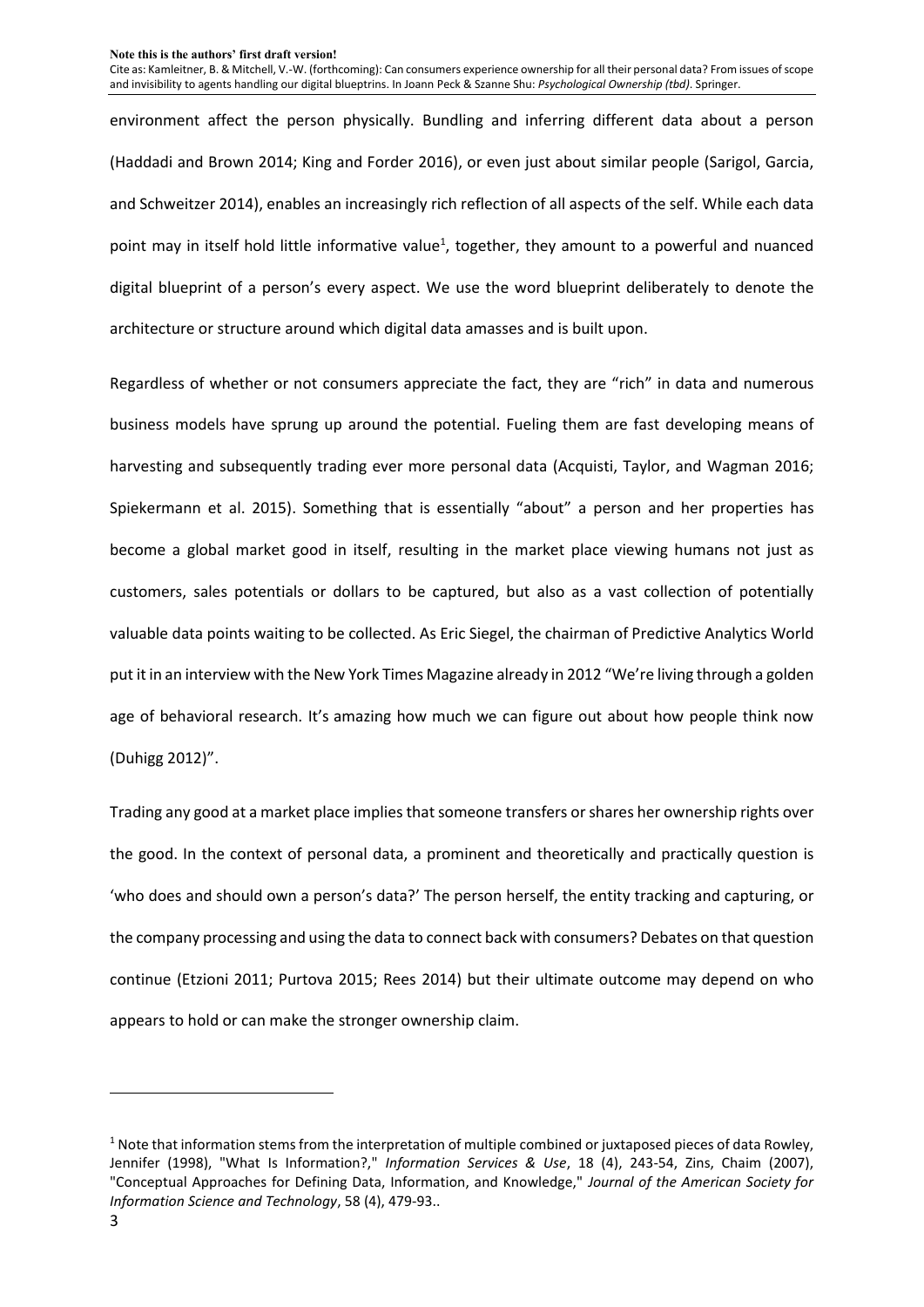Cite as: Kamleitner, B. & Mitchell, V.-W. (forthcoming): Can consumers experience ownership for all their personal data? From issues of scope and invisibility to agents handling our digital blueptrins. In Joann Peck & Szanne Shu: *Psychological Ownership (tbd)*. Springer.

In this chapter, we adopt a psychological view of ownership and discuss whether and when consumers are likely to experience a sense of ownership for their personal data. Observing how freely people provide their data or accept having their data captured (e.g., by downloading an app or joining a social network), one might suspect that people either do not highly value their data (cf. Preibusch, Kübler, and Beresford 2013) or feel little ownership for them. If people feel no ownership for their personal data it is likely that they will do little to protect these data from being collected and (mis)used (Pierce, Kostova, and Dirks 2003).

To address the issue, it is necessary to first understand when people may perceive themselves and others as owners. We systematically contrast enablers of ownership with the properties of personal data, and the way they tend to be collected and transferred. We conclude that a vast amount of personal data eludes psychological appropriation. As a result, we suggest reframing the discourse about personal data into something consumers can grasp and appropriate. Specifically, we suggest using the metaphor of a person's digital blueprint. To address issues arising from the scope of personal data, we further suggest a practice that is frequently used by those holding substantial assets: The use of managers. Finally, we conclude this review by addressing pertinent open questions, fruitful directions for future research and points to be debated by public policy.

## 2 Why we come to psychologically own targets and what that implies for personal data

Though legal ownership conveys rights to a person (Snare 1972), it is the psychological experience of ownership that determines how strongly she will enact those rights (for reviews see Kamleitner 2014; Pierce and Jussila 2011). To understand whether people will and can protect their personal data, they would need to feel that unauthorized usage of these data infringes their ownership and takes away from something that should be theirs. But is the vast amount of personal data something that consumers are likely to feel ownership for?

Taking the purely psychological notion of ownership (Pierce et al. 2003) that prevails in this book, there is no boundary to what we could psychologically appropriate. We can psychologically own anything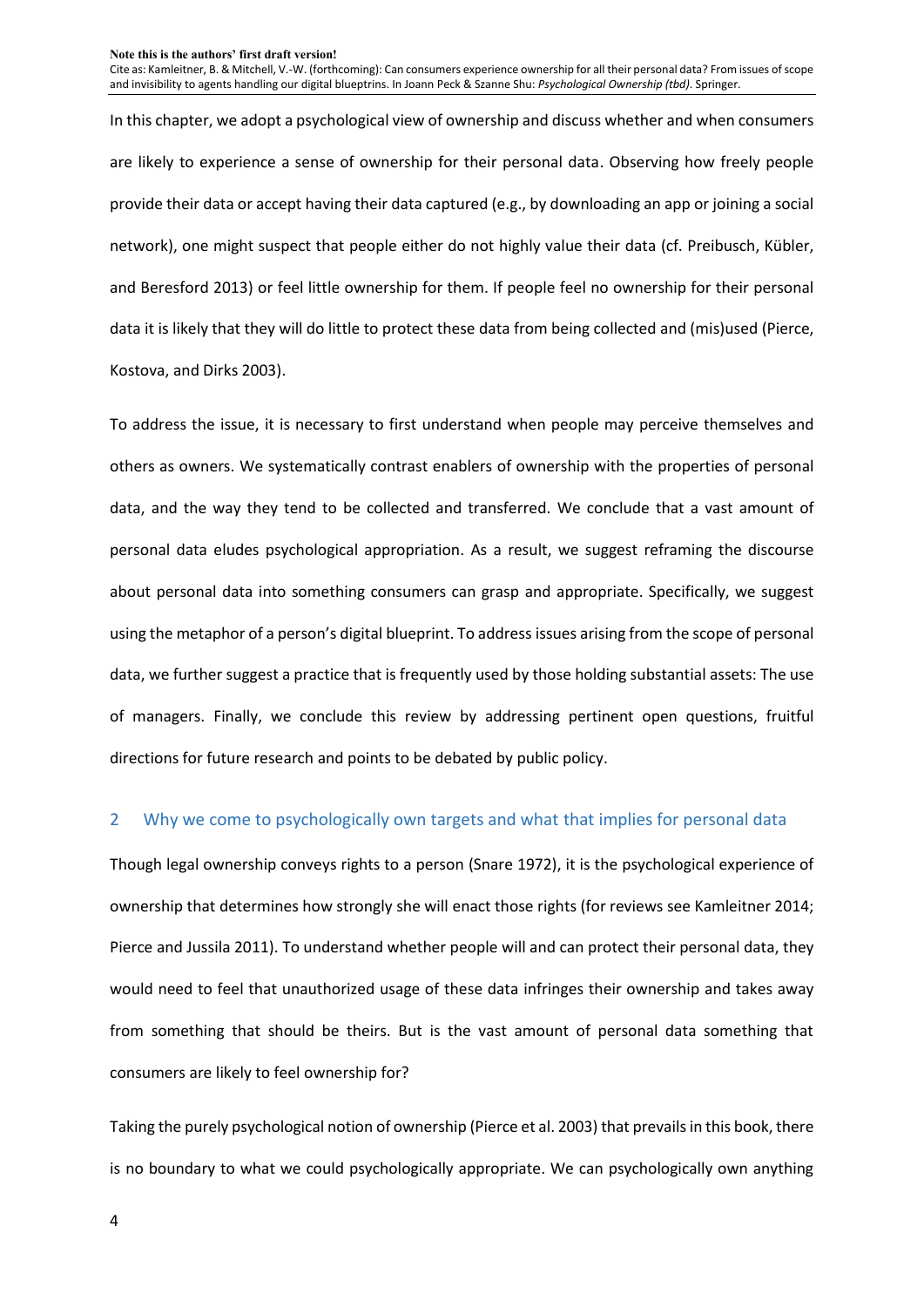Cite as: Kamleitner, B. & Mitchell, V.-W. (forthcoming): Can consumers experience ownership for all their personal data? From issues of scope and invisibility to agents handling our digital blueptrins. In Joann Peck & Szanne Shu: *Psychological Ownership (tbd)*. Springer.

that can be preceded by a possessive pronoun or that we attribute to ourselves or others. From mundane objects like mugs, coats and umbrellas, to special possessions like trophies, picture albums and sport cars, to the workplace, ideas, and the environment, to our very own body and traits that we consider part of us. People may think of all of these as "mine" or "ours" and make them 'targets' of psychological ownership.

And yet, not all that a person could claim or may even be legally entitled to becomes psychologically appropriated (McCracken 1986). For example, there is strong variation in whether people feel as if they own their place of work, though from a legal point of view they may hold equal rights (Pierce and Jussila 2011; Wagner, Parker, and Christiansen 2003). Likewise and though legal ownership is firmly in place, people feel little sense of ownership for many things they legally own (e.g., a tissue feels more like "a" tissue rather than "my" tissue).

To answer the question if personal data are among those possessions that people feel ownership for, it is necessary to understand the mechanisms needed to bring about psychological ownership. We first review characteristics of targets that tend to co-occur with psychological appropriation. Next, we review known key experiences and processes that enable and cause psychological ownership. For each of the factors, we query whether they likely facilitate or inhibit the development of psychological ownership for personal data.

### 2.1 The characteristics of targets we perceive ownership of

Psychological ownership is a specific form of relationship between a person and a target (Kamleitner 2014; Pierce et al. 2003). In nearly all cases it is a relationship that is wanted and instigated by the person and this informs the key characteristics successfully appropriated targets tend to have.

## 2.1.1 Claimability

Psychological ownership entails a possessive claim over a target (Baer and Brown 2012; Kamleitner and Feuchtl 2015). Indeed, unless a target can be somehow claimed, psychological appropriation becomes impossible. To claim any target, it is necessary for a person to know that it exists and to at

5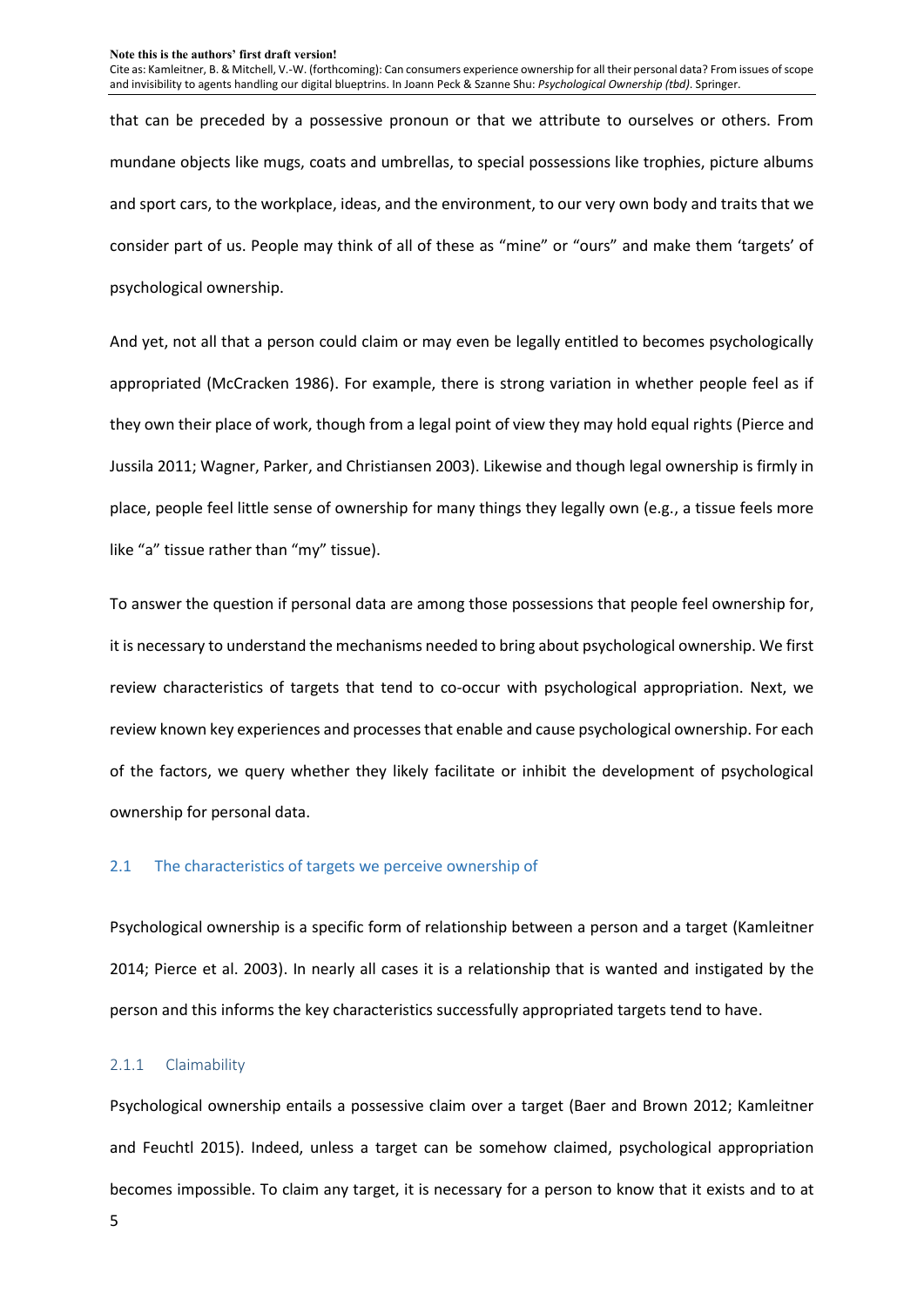Cite as: Kamleitner, B. & Mitchell, V.-W. (forthcoming): Can consumers experience ownership for all their personal data? From issues of scope and invisibility to agents handling our digital blueptrins. In Joann Peck & Szanne Shu: *Psychological Ownership (tbd)*. Springer.

least roughly understand what it is. Only then it is possible to identify and outline the boundaries separating one object from another (Boulding 1991). Unless some boundaries are in place, a possession eludes the ability of exerting ownership rights over it. A target needs to be sufficiently specified for a person to intellectually and—ideally also physically—"grasp" it. The owner has to have an understanding of where her possessions begin and end. This precondition is perhaps one of the biggest challenges for the appropriation of personal data (Kamleitner, Dickert, and Haddadi 2016). Due to their mere scope and dynamic generation, no person could possibly keep track of every single data point that has been captured. Not only do we not know how many and which data there actually are, we do not even know where they are (Christl and Spiekermann 2016). Thus, claiming them becomes difficult.

An additional consideration for claimability is that of loss. Ownership engenders the possibility of a future loss. Ownership claims are often felt strongest when the loss of a target is feared (Kamleitner 2014), such as when being asked to sell an object (Chatterjee, Irmak, and Rose 2013; Morewedge and Giblin 2015). Personal data are an immaterial good. Even if we permit others to track and use them, we do not feel the pain of separation or loss, and thus may also feel little need to claim them.

## 2.1.2 Desirability

Since most instances of psychological appropriation are initiated by the prospective psychological owner, it is necessary for a target to be at least somewhat desirable. Here we suggest that desirability may come about through at least one of the following components.

*Attractiveness*: Unless a target is attractive, people are unlikely to engage with it sufficiently to make it theirs (Peck and Shu 2009; Pierce et al. 2003). While some personal data such as a person's social media profile (see Spiekermann and Korunovska 2016 for a subsequent sense of ownership for the profile) do hold visual aesthetics and can clearly be considered attractive, this does not hold for other personal data that may only be available in code, such as the way a person moves a computer mouse.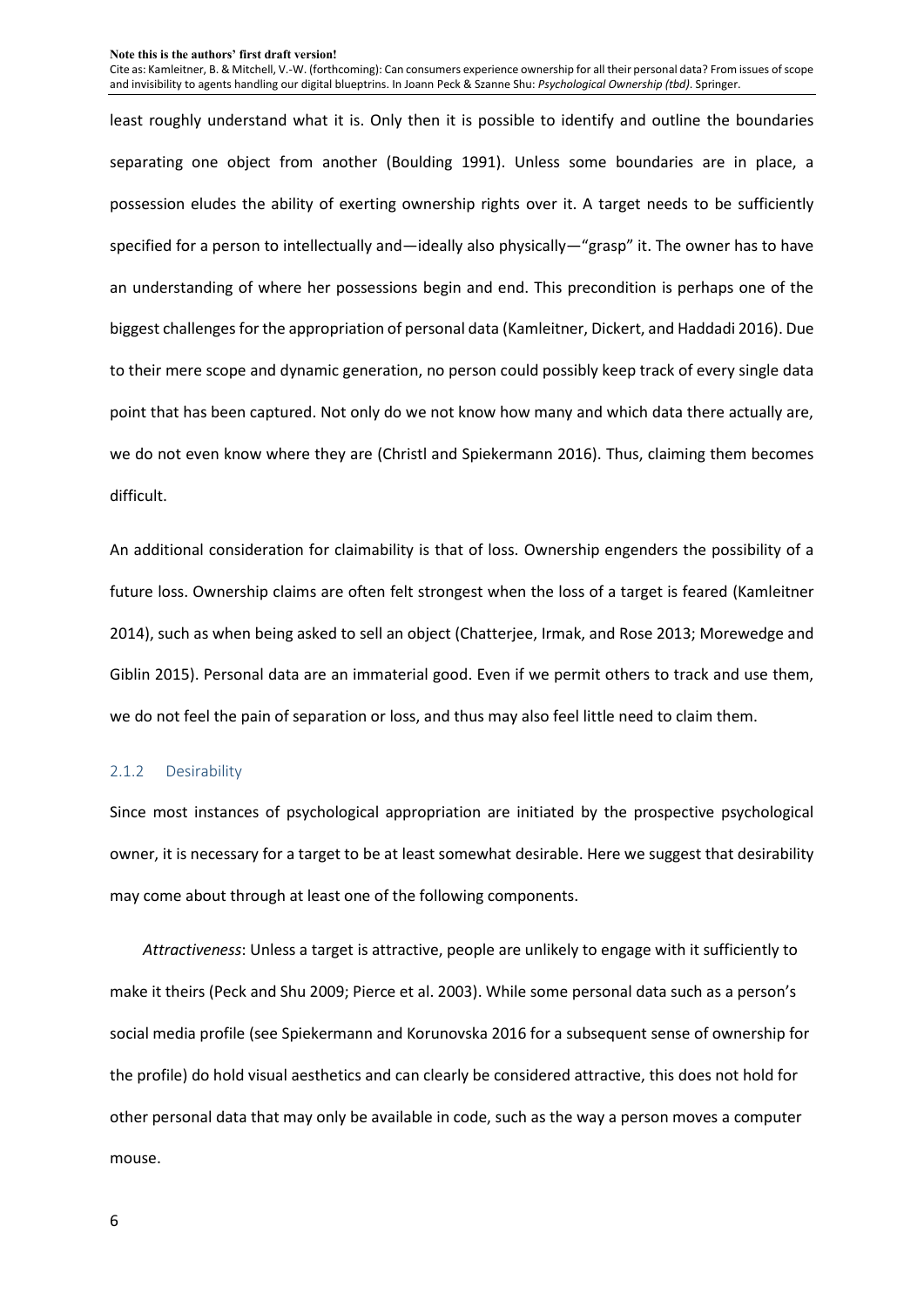Cite as: Kamleitner, B. & Mitchell, V.-W. (forthcoming): Can consumers experience ownership for all their personal data? From issues of scope and invisibility to agents handling our digital blueptrins. In Joann Peck & Szanne Shu: *Psychological Ownership (tbd)*. Springer.

*Meaningfulness*: Given the strong relationship between our possessions and processes of identity formation, maintenance and signaling, targets that elicit a particularly strong sense of ownership tend to be meaningful for the person, e.g., favorite CDs, cars or pictures. In the extreme case, they become so called special possessions which effectively anchor a person (Grayson and Shulman 2000; Richins 1994), e.g., a house. While some data are clearly meaningful to the data subject such as our birthdate or membership of a political party, and some data may even hold an anchoring function such as the wedding anniversary, many other personal data, such as the level of a specific neurotransmitter, hold little meaning for the data subject.

## 2.1.3 Non-fungibility

One of the most pervasive findings in the context of ownership is in fact that at least for the owner the owned becomes non-fungible (McEwan, Pesowski, and Friedman 2016). This means that the target in part or wholely cannot be freely replaced or exchanged. For a target to become non-fungible it has to be well-specified and to be either personalizable and/or contaminatable.

*Contaminatability:* Ownership links a target and a person. One way people tend to realize such a link is through the notions of contamination and contagion, i.e. the perception that an object has been imbued with the essence of a person (Argo, Dahl, and Morales 2006; Nemeroff and Rozin 1994; Rozin and Nemeroff 1990). If people perceive that a target has been contaminated by another person, they consider the product as already owned and tied to another person. Nonetheless appropriating a contaminated target, entails that the new owner is not only tied to the target but also to the other person whose essence is in the target already (Newman, Diesendruck, and Bloom 2011). Depending on who the other is, they could either avoid (Rozin et al. 2015) or desire the product which entails coownership. Importantly, theories of contagion suggest that physical contact is necessary to ensure essence transfer (Kim and Kim 2011). Even though personal data are about a person and metaphorically brimming with the person's essence, because they are intangible there is little possibility for contamination. Unless data are somehow tangibilized data subjects are unable to contaminate and thus naturally appropriate their personal data.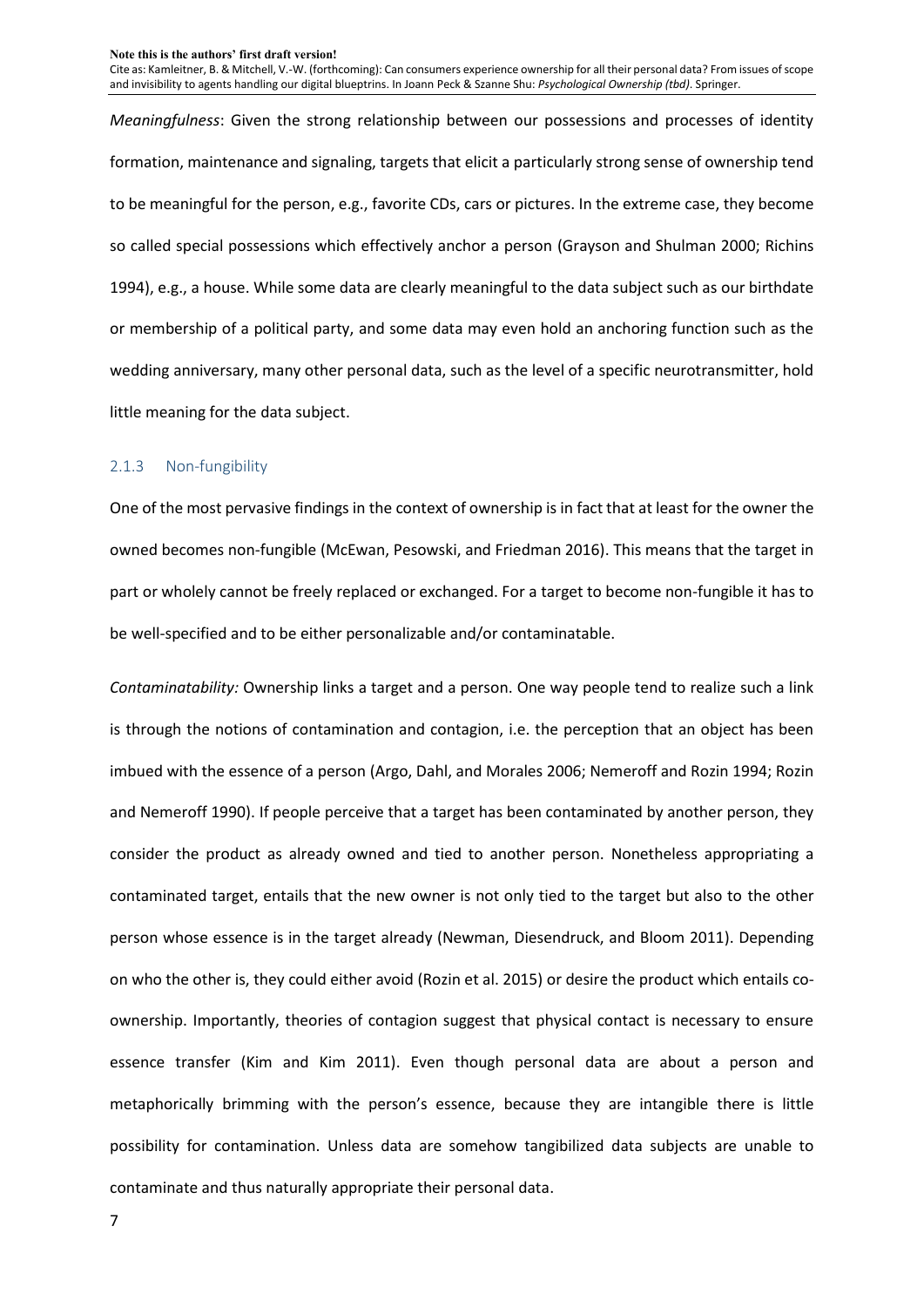Cite as: Kamleitner, B. & Mitchell, V.-W. (forthcoming): Can consumers experience ownership for all their personal data? From issues of scope and invisibility to agents handling our digital blueptrins. In Joann Peck & Szanne Shu: *Psychological Ownership (tbd)*. Springer.

*Personalizability*: Going one step further people may also engage in 'possession work' (Molesworth, Watkins, and Denegri-Knott 2016). Often a strong sense of ownership is expressed or even comes about through specific acts of personalization and territorial demarcation (Avey et al. 2009; Childress 2004; Szlemko et al. 2008). A target that can easily be reshaped so as to reflect its owner and the owner's wishes (Baxter, Aurisicchio, and Childs 2015) allows the owner to claim it in a manner that is visible to the self and to the outside world. Personalization requires the target to become manifest enough for shaping to take place. Territorial markers, for example, only work if they are perceivable through others. However, this is not the case for most personal data. Though some classic pieces of personal data such as names and birth dates, or self-generated collections of personal data such as diaries constitute exceptions to the rule, most data are harvested and then transferred to the so-called cloud where they remain invisible to and out of the data subject's control. Most of the myriad of data points available about a person do not lend themselves to active processes of demarcation and personalization and they bear little surface for the essence of the person to rub off onto the data.

### 2.2 Experiences with targets which affect perceived ownership

Many of the above-mentioned characteristics affect psychological ownership also in indirect ways by hampering or facilitating experiences and processes that are known to instill psychological ownership. In their seminal paper, Pierce et al. (2003) proposed three processes—or as they called them routes that lead to the generation of feelings of ownership (see also Sartre 1992). These are: perceived control over, intimate knowledge of, and self-investment into a target. For a target to become psychologically appropriated, it needs to provide 'affordances' that enable at least one of these processes to come into play (Baxter et al. 2015). Affordances are how a person could interact with and use an object given the properties of the object and the capabilities of the person (Greeno 1994) and thus are about the (perceived) possibilities afforded by the relation between an object and an actor (Chemero 2003). Drawing on the routes proposed by Pierce et al. (2003) and the specific affordances identified by Baxter et al. (2015) we discuss whether each of them is likely to facilitate psychological appropriation of personal data.

8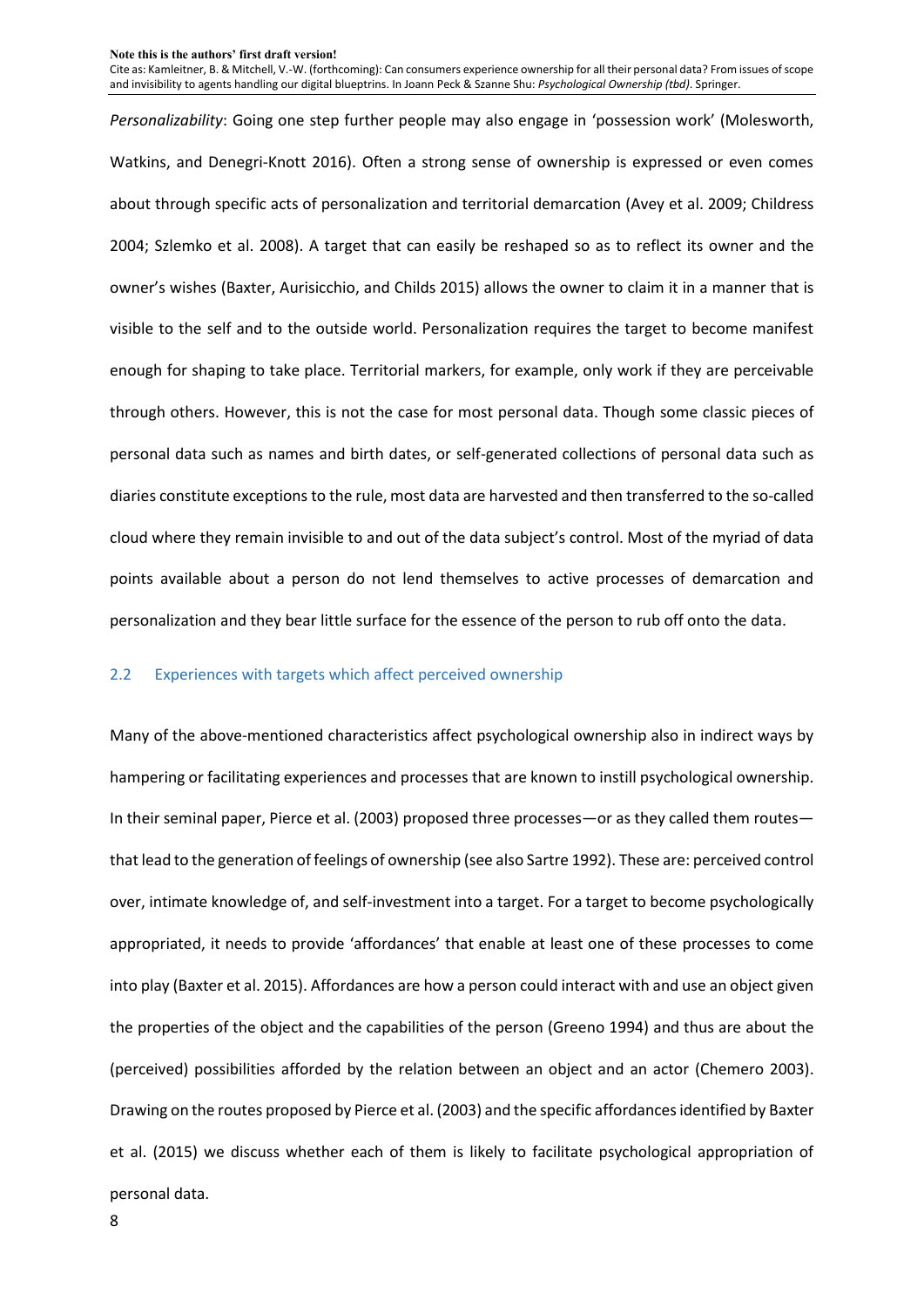### 2.2.1 Perceived control

Among all the routes proposed control is the perhaps most powerful. It is the essential motivation behind toddlers fascination with the concept of ownership (Furby 1980), it even dominates ownership perceptions in the animal kingdom (Gintis 2007; Ru Han, Shu Li, and Shi 2009), and it is a route that can be more quickly travelled than investing the self or getting to know the target. The ways in which a person can exercise control over a target largely depend on its nature. Baxter et al. (2015) identified five abstract affordances that can convey perceptions of control and thus instill a sense of ownership. These are:

*Spatial control*: The first affordance relates to the possibility to physically manipulate the target. Given the intangible nature of personal data, this affordance clearly is not in place unless the data are tangibilized as in the case of a birth or marriage certificate.

*Configuration control*: This affordance relates to a person's ability to change the settings of a target, such as adjusting the height of a chair or a volume control. In the context of personal data, the perception of control is something consumers deeply value (Spiekermann and Korunovska 2016) though in many cases perceptions of control are an illusion (Brandimarte, Acquisti, and Loewenstein 2013). For example, while consumers may sometimes be able to arrange settings about whether and how much data to volunteer, which gives an illusion of control, the data themselves are hard to arrange. This is because personal data are a byproduct of our being and are not captured by us. Any change to our life adjusts the data we produce. However, it is not the data we exercise control over but rather our lifes that these data are about. Nonetheless, it clearly is possible to collect and configure some of the personal data available about us. For example whenever we compile lists of favorite songs, birthday calendars, contact lists or diaries we arrange our data into more meaningful entities.

Evidently, this possibility does not extend to the entire scope of personal data available about us. Even if consumers had any notion of all the data points available about them, as outlined before many of them are inherently meaningless to the person. So while consumers may experience a sense of control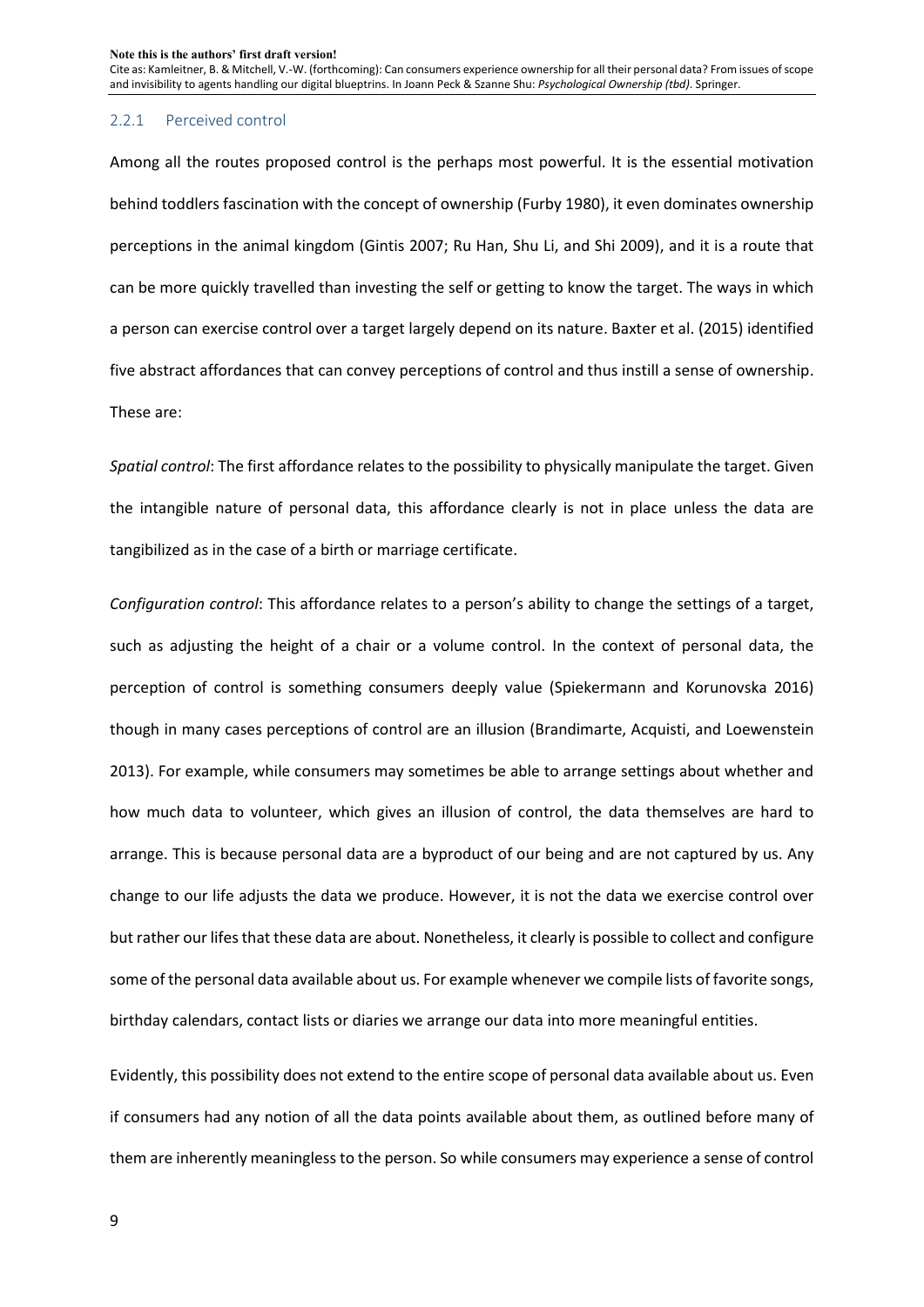over more static and meaningful personal data, they are unlikely to do so for the much larger junk of personal data people may not even know about.

*Temporal control*: This affordance relates to a person's ability to use the target when desired. To the extent to which personal data are turned into personal memories, or stored on devices, such as our photo galleries, people can at least partially determine when to retrieve those data. That, however, again applies to a limited set of personal data. The vast majority of personal data is either not at all perceptible by us (e.g., minute detail about what goes on inside of our bodies), not immediately usable when desired (e.g., our credit scores) or not available to us. It thus defies temporal control.

*Transformation control:* This control affordance relates to the ability to alter a target and it thus links back to a target's personalizability. Given that data are intangible, they defy conventional ways of transformation. There are two ways consumers can still transform them. One is by similar means as they can configure them, i.e., they can compile multiple data points into bigger units of information which then essentially become a new target for appropriation (e.g., the playlist). The second is to transform data once they have been visualized or even tangibilized. For example, consumers can edit their photos to turn them into a piece of art.

*Rate control:* this affordance relates to a person's ability to dose or adjust the amount that is being consumed. Since people rarely use their own data themselves, and since those data they use are restricted in scope to the data people can think of, they may experience very little control of rate when it comes to personal data. In fact, people are likely to experience explicit losses of rate control as they find their attempts of control frustrated when unsuccessfully trying to bring to mind specific memories (e.g., what did I eat at that party) or pieces of information (e.g., recalling the passport number or a pin code). One area where they can exert rate control of consumption is in the domain of social networks where they can sometimes decide who can see what data.

Our conclusion then, if we use conventional ways of thinking of control and psychological ownership, is that, although some meaningful and salient pieces of personal information (e.g., demographic data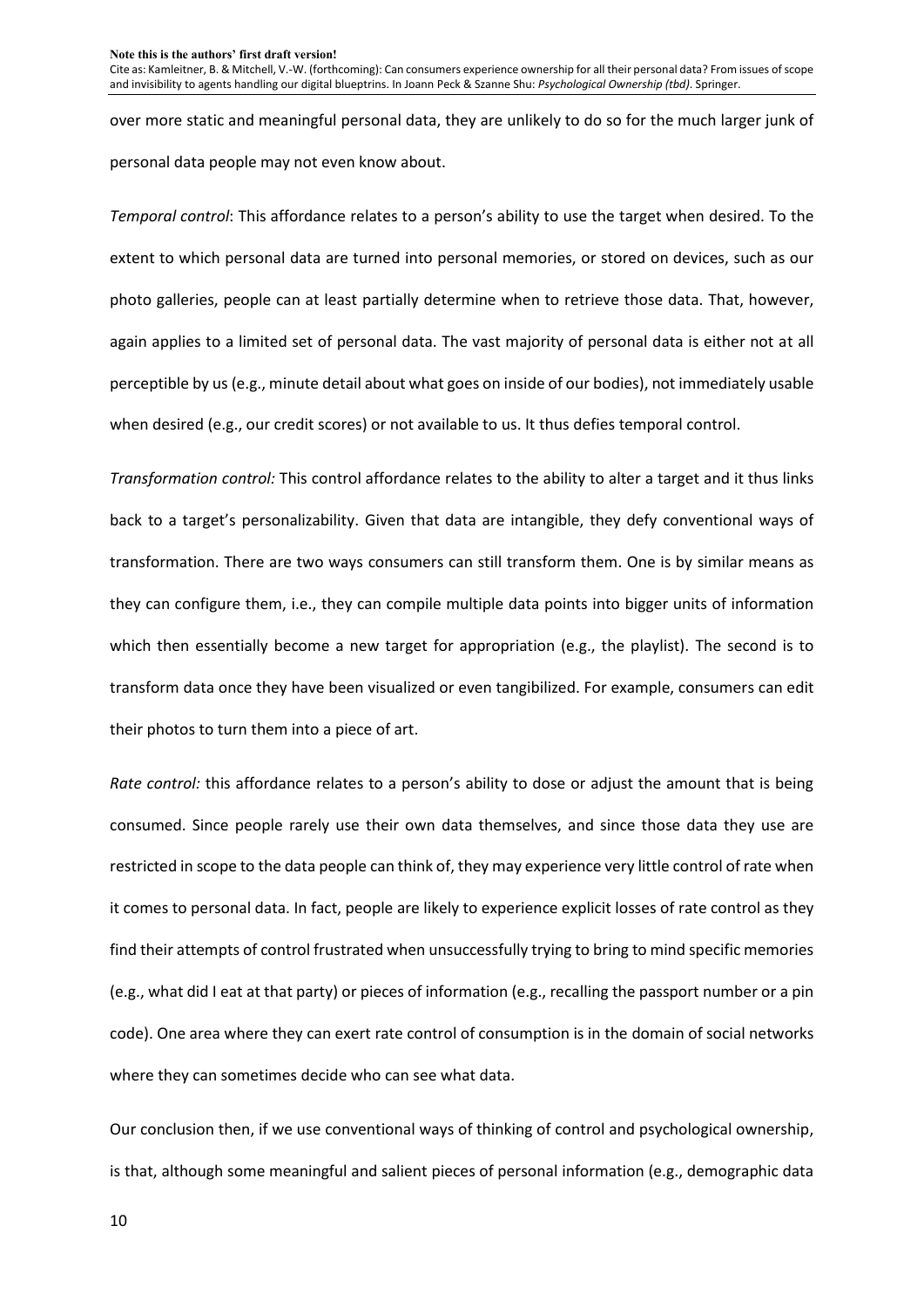or memories) may afford consumers some degree of control, the vast majority of data escapes any attempts at control largely because they are intangible and because there are so many (see our later point on the scope of personal data).

There is, however, another aspect in which control and ownership are related. Prelinger (1959) found evidence that it is not only what we control that we feel we own, but also what we are controlled by. Given that personal data are used to steer people's choices (Acquisti et al. 2016; Weston 2016), they doubtlessly enable control over the data subjects. Although Pierce et al. (2003) mentioned this facet of control in their seminal piece, it has barely been addressed in the literature. In the context of data this second facet may hold one of very few keys to how people can experience ownership over their own data.

### 2.2.2 Intimate knowledge

Something can be one's own if one feels familiar, associated with or intimately knowledgeable about it (Sartre 1992; Van Dijk and Van Knippenberg 2005). At a first glance, this may suggest that people have a very strong sense of ownership for personal data. After all, personal data are about the person herself. They are inherently associated with the person and the person would often hold the most intimate knowledge about her life and by extension about its digital reflection. In fact, for many pieces of personal information, such as memories or personal preferences, people will consider themselves experts equal to none.

Most knowledge-accounts of ownership (e.g., Furby 1978) conceive of intimate knowledge about a target as the result of continued interaction and a joint history. This is also reflected in the knowledgeaffordance principles identified by Baxter et al. (2015). Of the six knowledge-related principles, they propose five (ageing, periodic signaling, enabling, simplification, proximity) which directly depend on a person interacting with and getting to know the characteristics and quirks of a target. All of them benefit from a target's tangibility which provides a surface for that interaction and allows for visible traces of a joint history. With regard to personal data, people may become particularly knowledgeable

11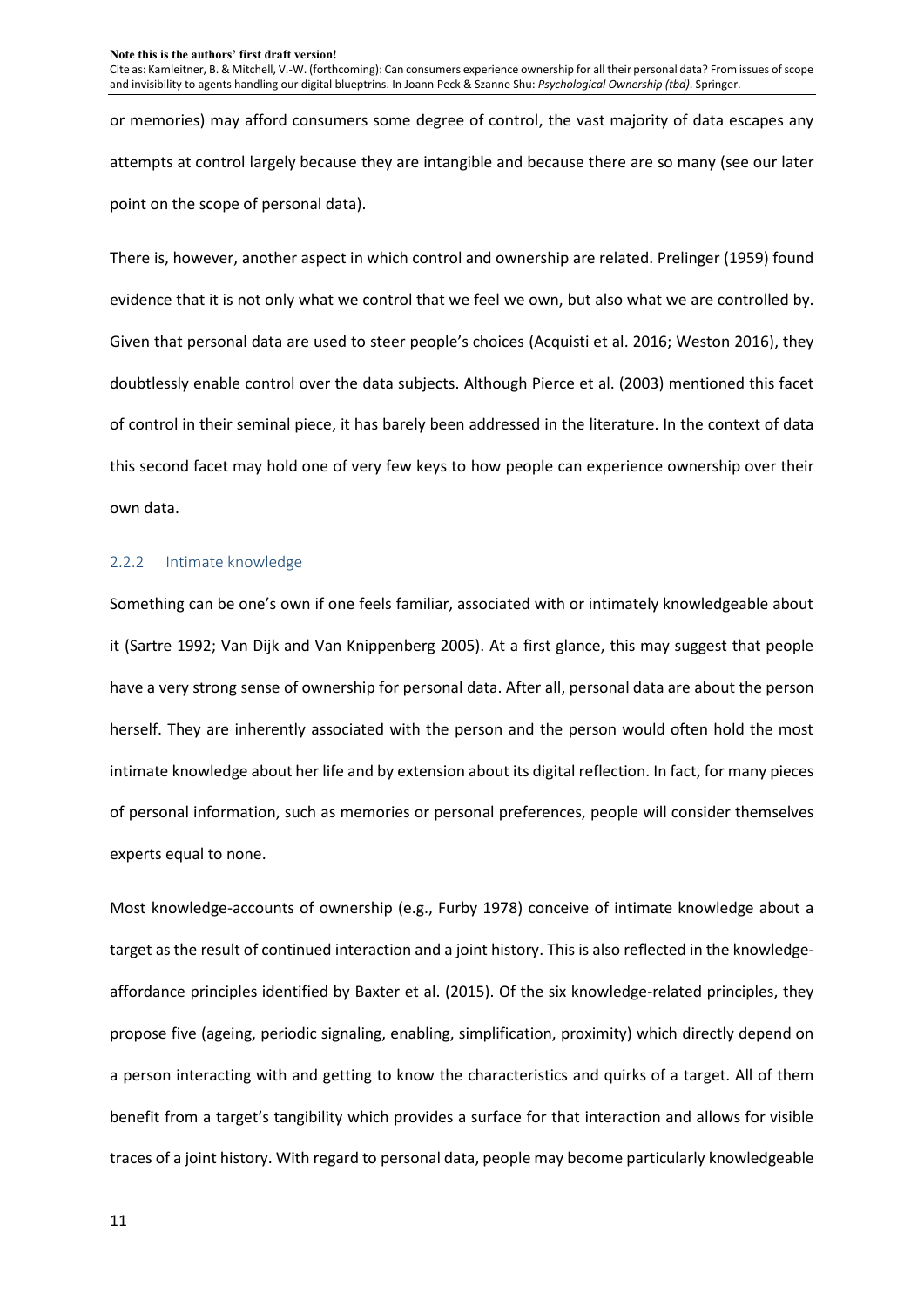Cite as: Kamleitner, B. & Mitchell, V.-W. (forthcoming): Can consumers experience ownership for all their personal data? From issues of scope and invisibility to agents handling our digital blueptrins. In Joann Peck & Szanne Shu: *Psychological Ownership (tbd)*. Springer.

about those data that they tangibilize when interacting with them. The classic example would be a person's name, it becomes perceived through the senses of vision and audition and it is often interacted with. People will know many ways in which their own name can be pronounced, what other names it may be easily confused with or how to best spell it on the phone. They are thus intimately knowledgeable about a personal data point that they feel a very strong sense of ownership for (Nuttin 1987). Names and other personally-meaningful data points that people interact with are, however, a very special and rare breed of personal data. Most data points are hard to trace or capture by the person herself; their existence is not something people think about and at best they become used once they have been converted into a holistic piece of information and tangibilized (e.g. a medical diagnoses or a selfie).

## 2.2.3 Investment of the self

The third of the routes towards psychological ownership, Pierce et al. (2003) proposed, is the extent to which a person invests herself into a target. Investment into a target can take many shapes from meaningful monetary investment (Kamleitner and Erki 2013) to psychological effort (Brown, Pierce, and Crossley 2014) and time. Often, exercising control over a target is accompanied by investing effort into the target. Perhaps the strongest act of investment is that of creation. People tend to feel a strong sense of ownership for things that they made themselves (Kanngiesser, Itakura, and Hood 2014). When it comes to data, they clearly are created by people themselves. However, since they are a byproduct of life, they are often not created intentionally or even consciously. In most cases then, people do not feel as if they purposefully created personal data or invested anything into these data. Moreover, while people may have *de facto* created the data, they often do not also create the means needed to capture and trace those data. It is only if they take the time and effort to do so (e.g., when writing a diary, capturing life experiences on social media, or quantifying aspects of the self, such as stepping on a scale) that they actually experience an investment in the data reflecting their life. However, selfcapture pertains only to a fraction of the personal data available about us.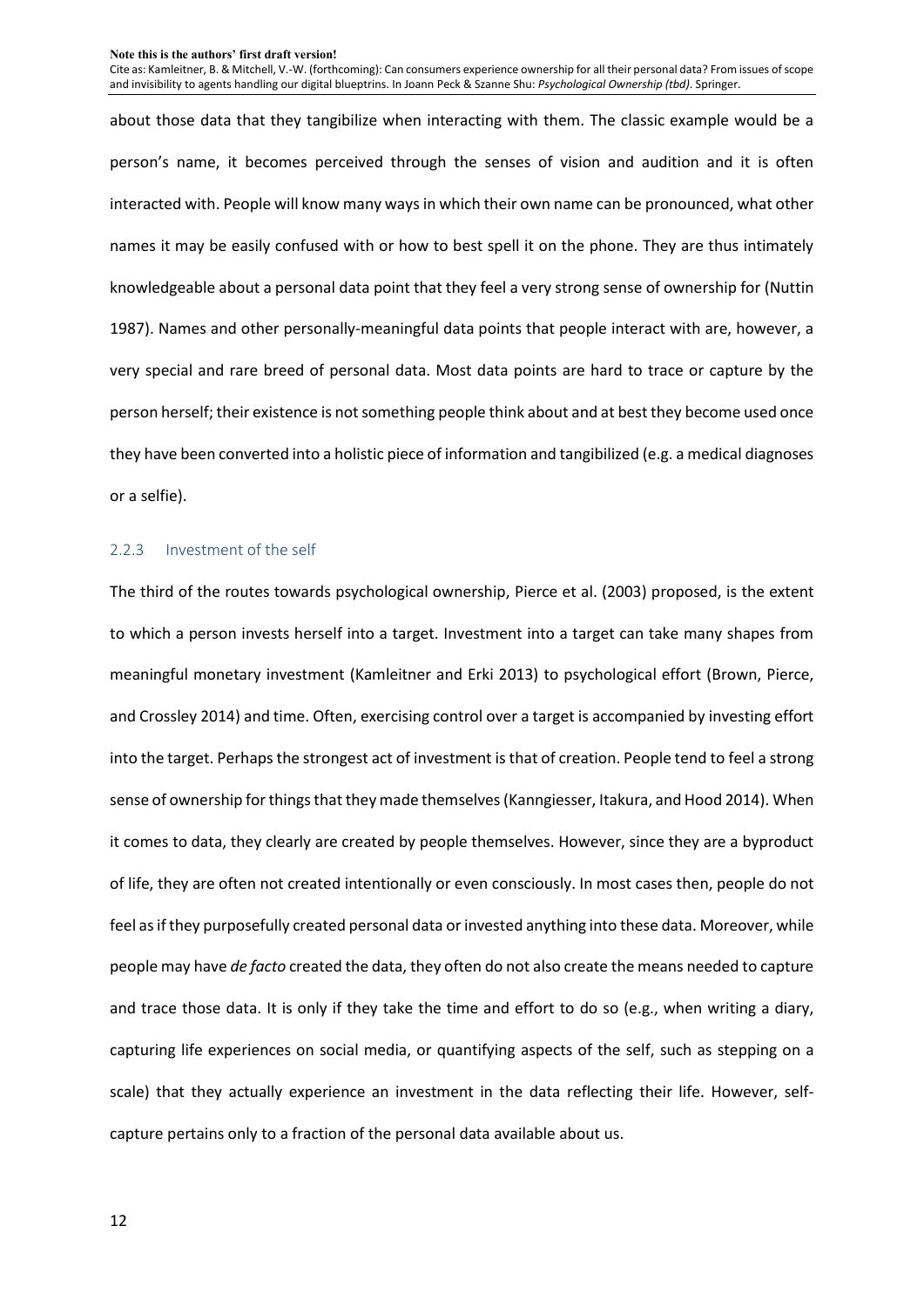## 3 Why we struggle to appropriate all personal data

The preceding discussion showed that while it is easy to psychological appropriate individual pieces of personal data, such as one's name or birthdate, it is hard to appropriate personal data at large. In this section, we distill the main factors emerging from the previous discussion and add insights that are specific to the context of personal data. We condense them into three layers at which fundamental hurdles to the psychological appropriation of a person's entire personal data arise. They arise at the level of (a) the data themselves, (b) their scope, and (c) their transaction practices. Figure 1 illustrates these three layers which jointly impede the psychological appropriation of personal data.



Figure 1. Layers of hurdles to the psychological appropriation of personal data

# 3.1 Characteristics of personal data

At the first level, the nature of the good itself poses several fundamental challenges for its psychological appropriation.

# 3.1.1 Intangibility

First ,and perhaps most obvious, the fact that consumers cannot physically interact with data poses a challenge to the degree to which they can engage in what has been termed 'possession work' (Molesworth et al. 2016). It is harder to experience control over or intimately know targets that cannot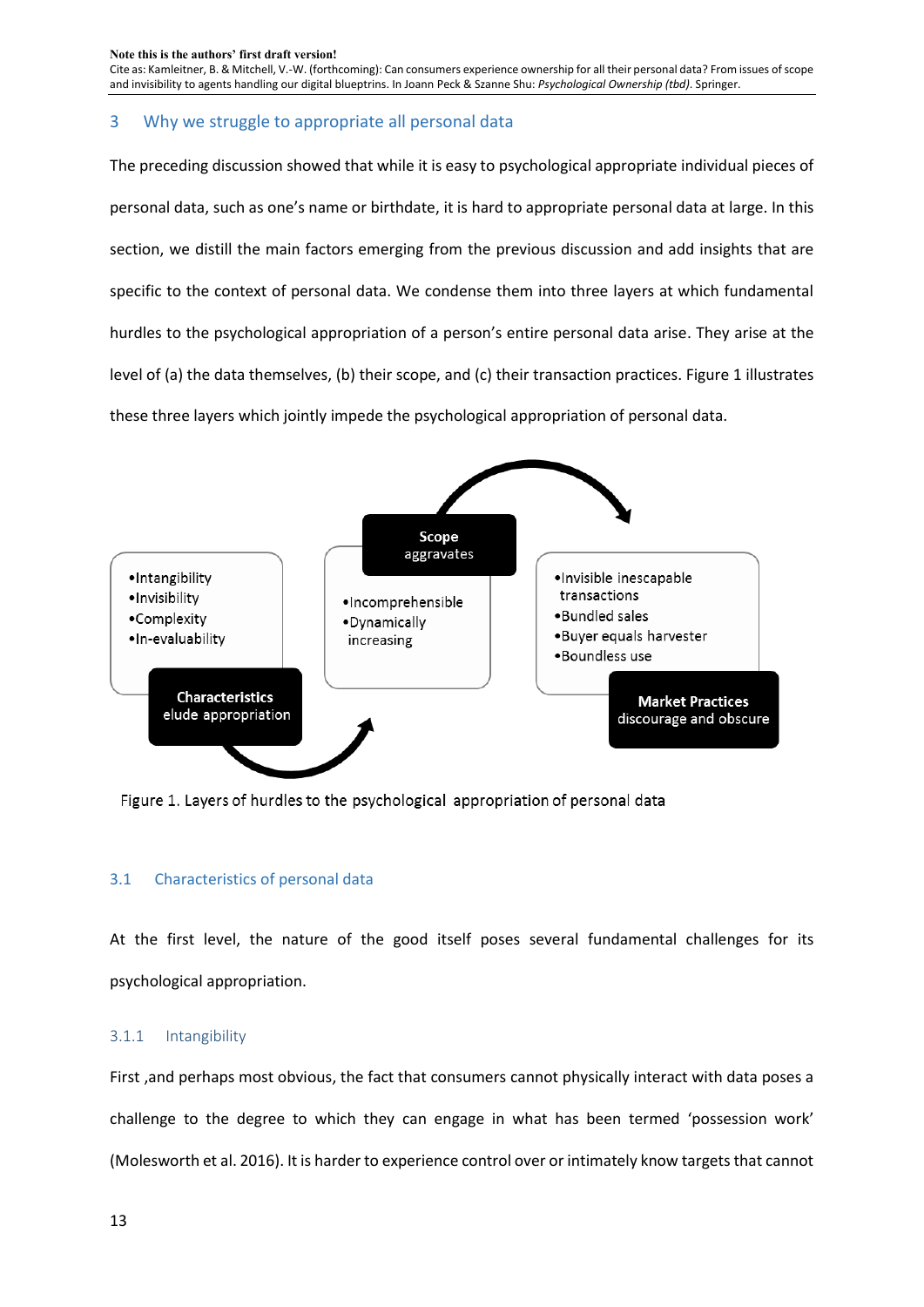Cite as: Kamleitner, B. & Mitchell, V.-W. (forthcoming): Can consumers experience ownership for all their personal data? From issues of scope and invisibility to agents handling our digital blueptrins. In Joann Peck & Szanne Shu: *Psychological Ownership (tbd)*. Springer.

be quite literally held. Intangibility is not an insurmountable challenge however. Whenever consumers manage to put a layer of materiality on top of their data by talking about, listing or visualizing them- perhaps even on the tangible medium of paper--they break through that hurdle (for the general appropriation advantage of tangible objects see Atasoy and Morewedge 2016). However, given the constant and diverse data streams each consumer produces, tangibilization is only feasible for a small minority of personal data; primarily those static data that stereotypically come to mind when talking about personal data (e.g., basic demographics) and those dynamic data that consumers decide to selftrack (for some insights on self-quantification see for example Sjöklint 2014).

# 3.1.2 Invisibility

In a related vein, but touching on a somewhat deeper challenge, lies the issue of data's invisibility. As an information-like good, data are invisible. While intangibility restricts processes of appropriation, data's invisibility may prevent consumers from forming a wish to engage in such processes in the first place. Because data are invisible, they do not remind consumers of their existence and are thus an unlikely target for psychological ownership.

In addition, invisibility combined with intangibility entails that consumers are in no position to know how or how often others are using their data (Almuhimedi et al. 2015). Since nothing is physically taken away from them, consumers cannot even feel if data are being harvested, regardless of whether they gave permission to do so or not. Personal data are thus a possession that is hard to protect and to exercise ownership rights (Snare 1972) over.

## 3.1.3 Complexity

Even if data were visible, it is not clear that consumers would feel capable of appropriating them. Remember that psychological ownership mostly entails that a person feels able to control and shape a target (e.g., Baxter et al. 2015; Furby 1980). This requires consumers to believe and perceive that they at least somewhat comprehend the target. Deep understanding of a target facilitates not only the experience of ownership itself, but also fosters ownership attributions. For example, people tend to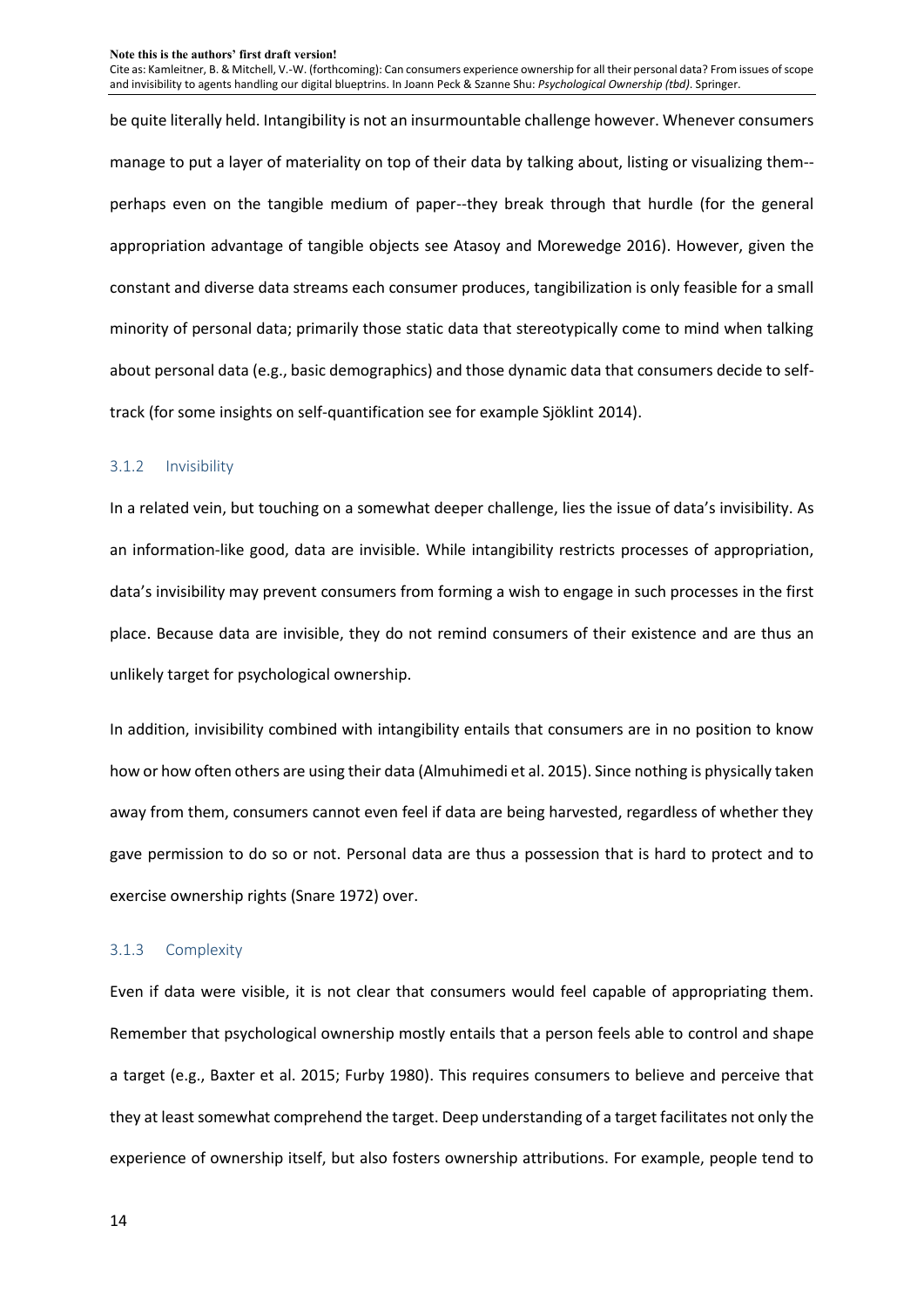Cite as: Kamleitner, B. & Mitchell, V.-W. (forthcoming): Can consumers experience ownership for all their personal data? From issues of scope and invisibility to agents handling our digital blueptrins. In Joann Peck & Szanne Shu: *Psychological Ownership (tbd)*. Springer.

attribute more rights of ownership to those that conceptualize a target than those who eventually build it (Levene, Starmans, and Friedman 2015; Li, Shaw, and Olson 2013).

However, data are heterogeneous and increasingly complex (Acquisti et al. 2016). More and more the personal data that stem from sensors on the person or in the environment capture human properties that—for the lay person—are hard to describe and understand. While most will still grasp the concept of their heartrate, many will struggle with concepts such as the meaning of heart rate fluctuations or electrical wave changes within the heart. Even if data were made visible and tangibilized consumers might still not muster the desire or expert knowledge to psychologically appropriate many of them. That said, recall that ownership can also be experienced for those things that we are controlled by. Notwithstanding their level of comprehension, if consumers feel dependent on their data, they may still perceive a submissive form of ownership. To illustrate, consumers may appropriate physical data that they cannot comprehend simply because they realize that these data determine whether they will live or die.

## 3.1.4 In-evaluability

Consumers not only need to be aware of a target, they also need to be attracted to it (Pierce et al. 2003). Evidence suggests that consumers are fundamentally uncertain as to how attractive and valuable their personal data actually are (Acquisti and Grossklags 2012; Acquisti, John, and Loewenstein 2013; Kamleitner et al. 2013; Preibusch et al. 2013). In fact, despite some notable exceptions, such as one's name or information on allergies, personal data tend to hold less immediate value for the data subject than other ownership targets.

First, as outlined before, we aspire ownership over targets which are attractive and/or meaningful, i.e. which provide symbolic value by informing ourselves and others about who we are and what we can do. Unless data about a target can obtain additional value – such as the social value attached to providing one's name or title – they are unlikely to become coveted psychological possessions themselves. In fact, recent evidence suggests that campaigns aiming to enhance data protection may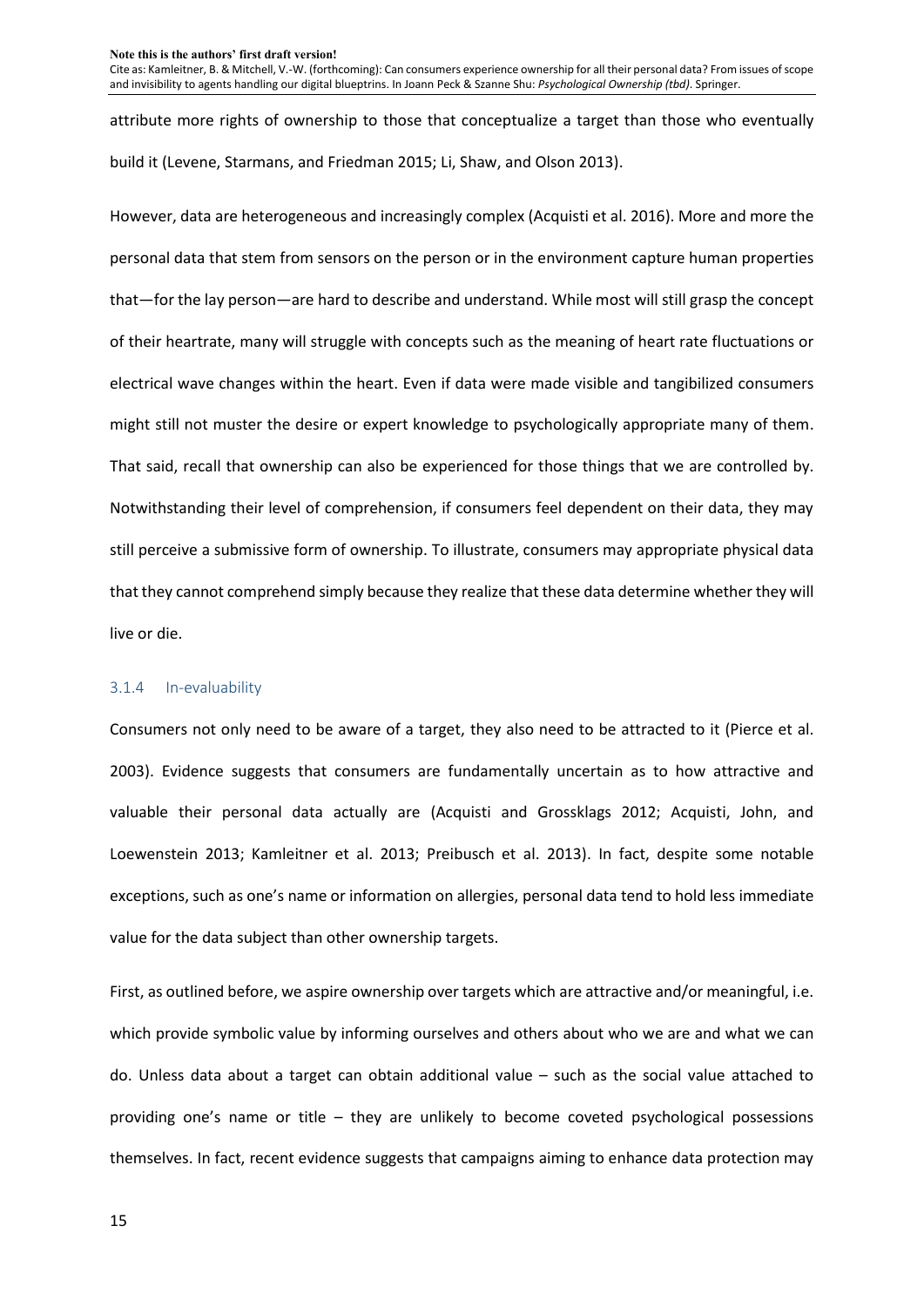often fail to succeed because they do not manage to make clear to people that data are personally relevant and meaningful (Johnston, Warkentin, and Siponen 2015).

Second, and a fundamental hurdle to the attainment of meaning and value, data are raw material. Most data points, with the by now recurring exceptions, hold in and of themselves little information or signaling value. It is only once they are combined with other data of the same or other people that they accrue value. An example in which consumers themselves make use of this principle is the case of memories. In some sense, memories are nothing else but conglomerated and interpreted points of personal data. What makes memories special is that, unlike names, they also consist of data points that accrue dynamically, such as how we felt in a specific moment.

Mostly, however, it is not the consumers themselves who combine multiple data points into insights but players in the data market. And the data they use to generate insights are often also not those bits of data that consumers would conceive of as valuable in the first place. It may be hard for consumers to strive to appropriate individual data points when failing to understand what insights these data might give rise to (e.g., the speed with which one moves fingers over a touch screen). The struggle may be particularly pronounced for those personal data that dynamically accrue. This is because consumers do not amass all the data points, nor know how to analyze them or how to extract value from the results.

Moreover, because of their intangibility using data does not mean using them up. Though somewhat dependent on a storage device, data themselves are non-perishable. Add the fact that data accrue value by being combined with other data and it becomes clear that the actual value potential of data tends to grow over time. While those harvesting personal data in data markets are very much aware of that fact, it is doubtable whether consumers are truly cognizant of this, too.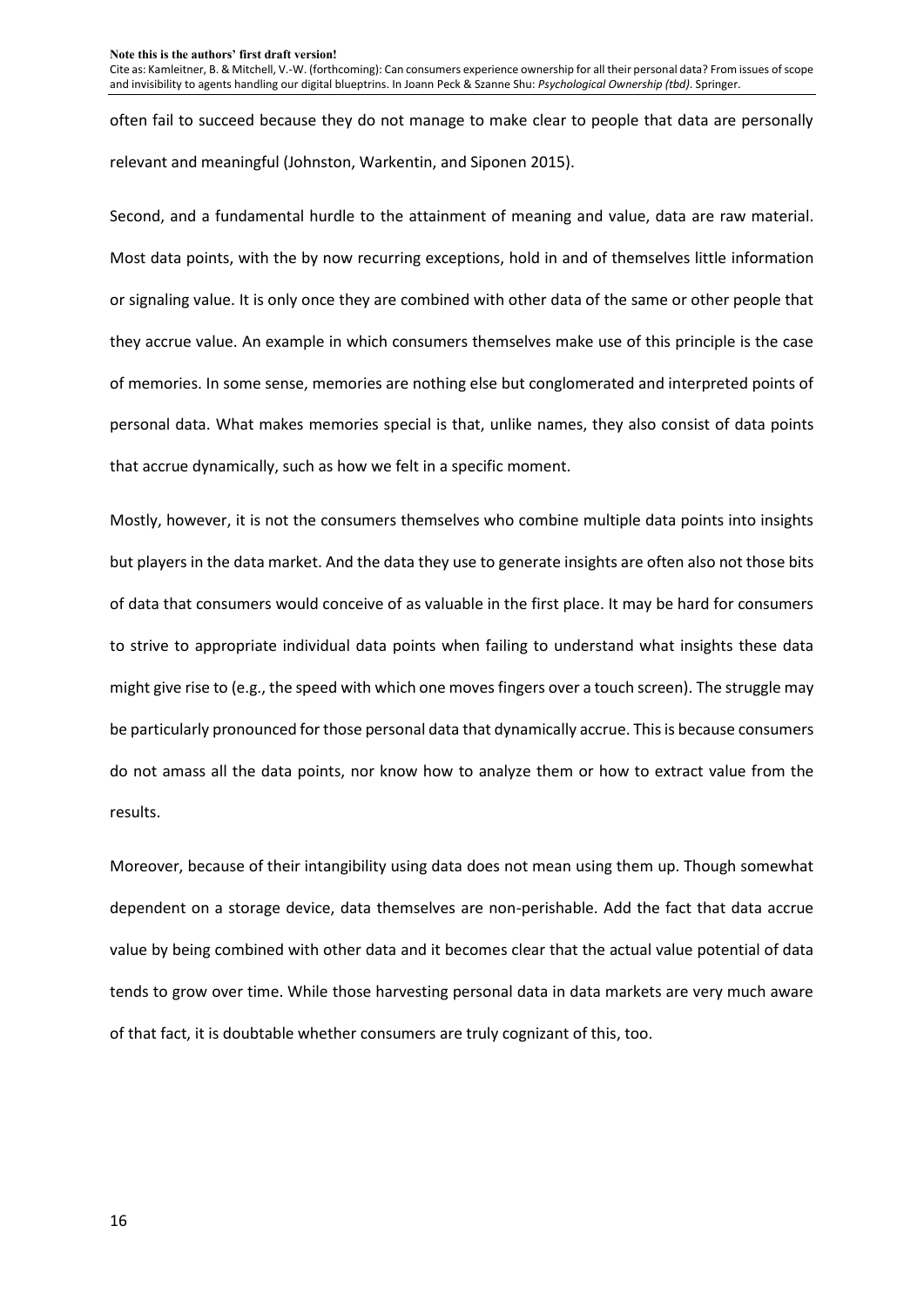Cite as: Kamleitner, B. & Mitchell, V.-W. (forthcoming): Can consumers experience ownership for all their personal data? From issues of scope and invisibility to agents handling our digital blueptrins. In Joann Peck & Szanne Shu: *Psychological Ownership (tbd)*. Springer.

### 3.2 Scope of personal data

As the reader will have noted, the sheer scope of personal data we steadily produce has been resurfacing as a topic. Their scope poses an important challenge to personal data's appropriation because it hampers all of the characteristics and experiences known to foster psychological ownership.

To understand why the scope is such an issue and why humans may underestimate this issue, it is helpful to recall that there are different types of data. Personal data comes from a boundless amount of sources and encompasses progressively more dynamic personal properties that we ourselves may have very little awareness of (e.g., bodily functions). Given the mounting prevalence of sensors in objects and people surrounding us, the scope of personal data that is actually tracked and available keeps rising to unprecedented levels (Haris, Haddadi, and Hui 2014; Wang et al. 2014). It likely already defies the imagination of most people.

First and foremost, this poses a challenge for consumers' comprehension and thus impedes claimability. Second, psychological ownership usually develops for well-specified targets that eventually become non-fungible (e.g., Kamleitner 2014; McEwan et al. 2016). Clearly, millions of dynamically accruing data points are not one what might call well-specified singular targets, nor do most of them evoke any illusion of non-substitutability. Third and related, what comes in high volumes tends to be deemed low in value and attractiveness(Gierl and Huettl 2010; King, Hicks, and Abdelkhalik 2009). Scope, thus, also counteracts the perception of data as a desirable good for appropriation. Fourth, scope acts as a natural barrier to the experience of control (Iyengar and Lepper 2000). Fifth, personal data are about us and we should thus be knowledgeable about them. However, the scope and granularity prevents development of intimate knowledge about personal data in their entirety. Finally, by their very nature we are naturally invested into all of our personal data. Yet given their scope, for the most part this investment is not something we are conscious about.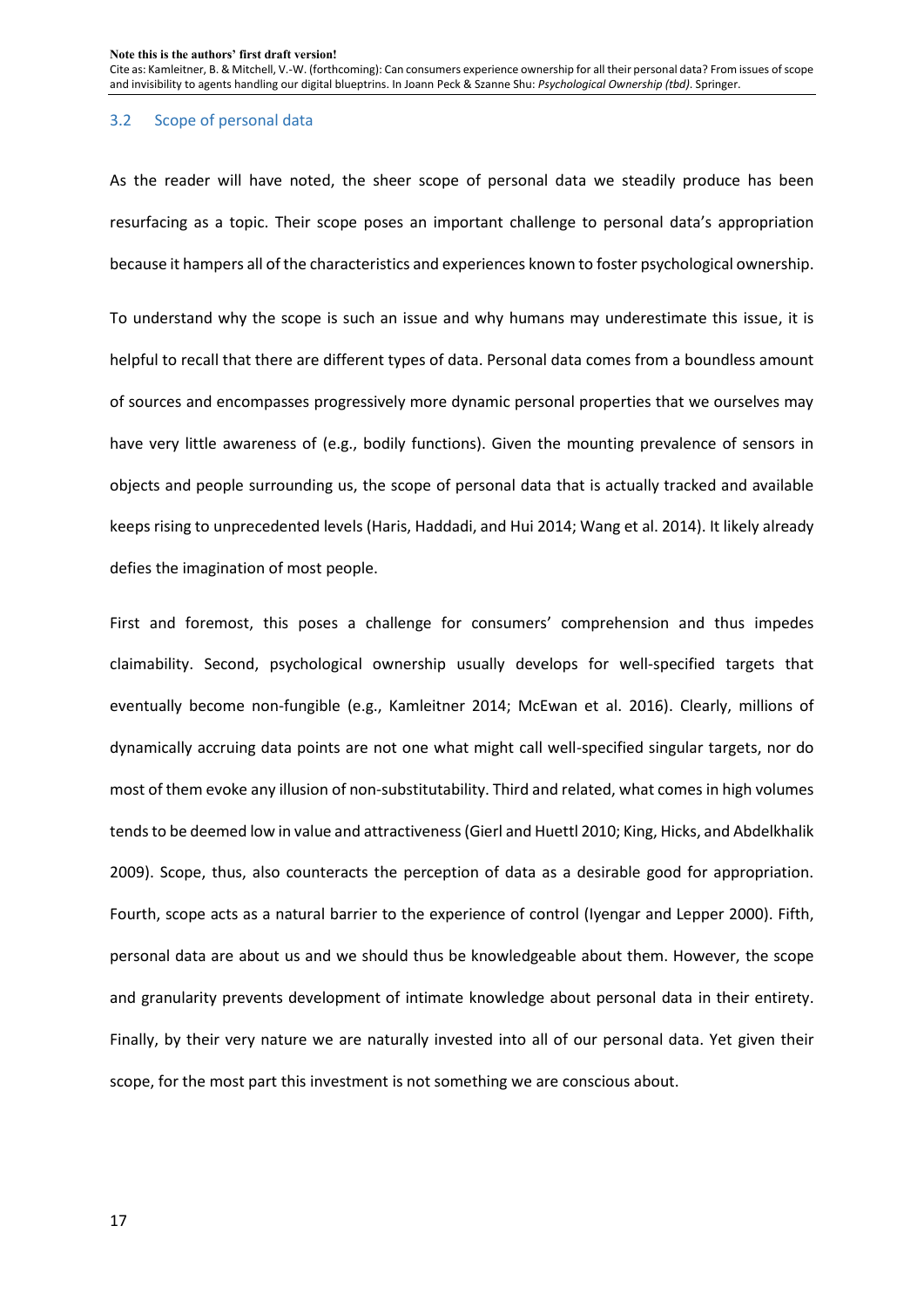### 3.3 Processes of transfer and value creation

While the characteristics of data and their scope relate to the nature of the good traded, the last layer relates to the ways in which this trade and the creation of value occurs. The practices around data trade exhibit substantive differences to the practices consumers engage in when trading other goods.

### 3.3.1 Invisible transactions and inescapability

A peculiarity of many personal data requests is that they tend to obscure the fact that this is what is being requested. Mobile apps, for instance, do anything but encourage users to think about what it is that they provide in return for using the app at no monetary cost (Kamleitner et al. 2016). The illusion of 'free' digital goods has been carefully nourished by the industry for years and clicking "accept" to grant unreflected permissions has become a standard practice.

In fact, even if consumers wanted to avoid giving away their data, this is often not feasible. Apart from market research studies, such as Amazon's Mechanical Turk, where consumers offer their opinions and data but also their time, there are very few widely known platforms at which consumers could go to trade in their data and be compensated for it. Most transactions containing a transfer of personal data center on another good or service that consumers wish to obtain. In the online sphere, many transactions cannot be completed unless consumers agree to the terms and conditions (Zhao et al. 2016); which—nearly always—include some element of personal data transfer. Online, viable alternative options rarely exist; either consumers permit data tracking and get what they were seeking (e.g., a search on google or an online purchase), or they do not get it at all. This may explain why consumers mostly do not engage with the topic and even fail to read conditions that detail requested permissions. For example, in the context of online social networks, Korunovska, Kamleitner, and Spiekermann (2016) found that even when there is no way to ignore this information, only about 50 percent will properly read and understand the simplest and most transparent privacy notices.

Of course, some online services, such as maps, will in fact need permission to ascertain (though not to track) specific personal data, such as current location, but many ask for much more than is necessary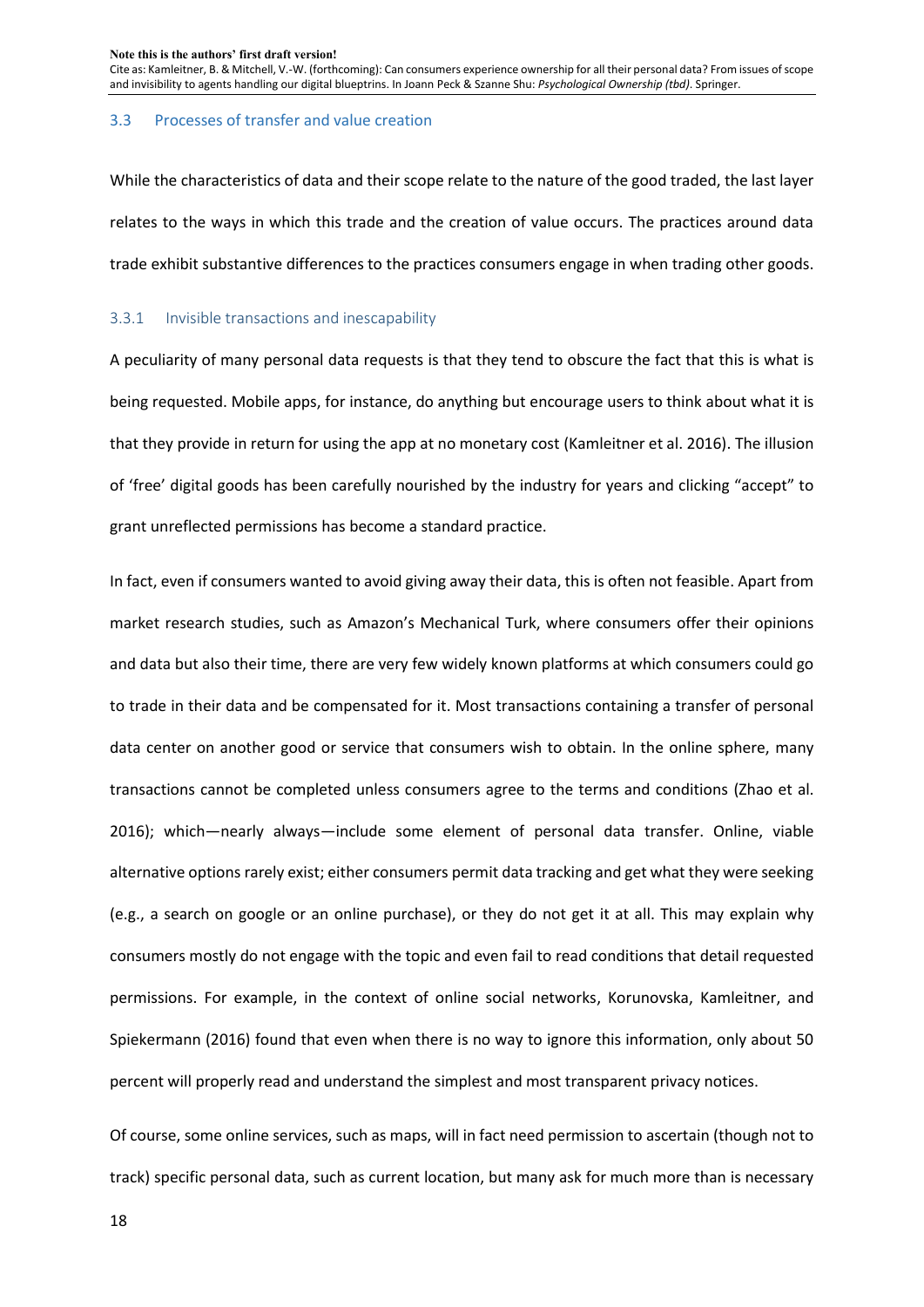Cite as: Kamleitner, B. & Mitchell, V.-W. (forthcoming): Can consumers experience ownership for all their personal data? From issues of scope and invisibility to agents handling our digital blueptrins. In Joann Peck & Szanne Shu: *Psychological Ownership (tbd)*. Springer.

and consumers will rarely know which of the permissions they are asked to grant are needed purely for the app to work properly, which permissions are needed to harvest data of commercial value, and which permissions may be needed for both (Au et al. 2012). In short, the market mechanisms leading to personal data transfer are intransparent, distract from the transfer of personal data, and make it hard for consumers to ascertain whether they are engaging in a form of coproduction or whether they are selling their data.

## 3.3.2 Bundled Sales

Another characteristic that is specific for personal data is that increasingly, they are requested in bulk. The classical case are mobile app permissions that simply ask for all data of a kind; be it location, contacts, call logs, or media files. As we have outlined elsewhere this corresponds to a practice of selling ambiguous bundles that consumers may have a hard time comprehending (Kamleitner et al. 2016). This introduces issues related to the processing of scope (Loureiro, Gracia, and Nayga Jr 2013) into the sphere of individual data transactions. For example, when asked to grant permission to their location data, consumers are in no position to know which locations and trajectories that will end up entailing. In fact, as Carrascal et al. (2013) showed, consumers assign similar values to data points as they do to bundles of data of the same kind.

Even If the data are articulated as well-specified pieces of information, it may be hard for consumers to fully appropriate them. In fact, recent work found that consumers only feel a moderate amount of psychological ownership for even well-specified, i.e., real-time contextual information, and that there is a degree of uncertainty about the extent to which these data are actually theirs (Kamleitner et al. 2016).

# 3.3.3 Buyer equals harvester

This uncertainty about ownership may partly derive from another peculiarity of modern day data harvesting practices. For as long as human kind existed, personal data were free floating bits of information that we ourselves and outside observers could capture by thinking or talking about them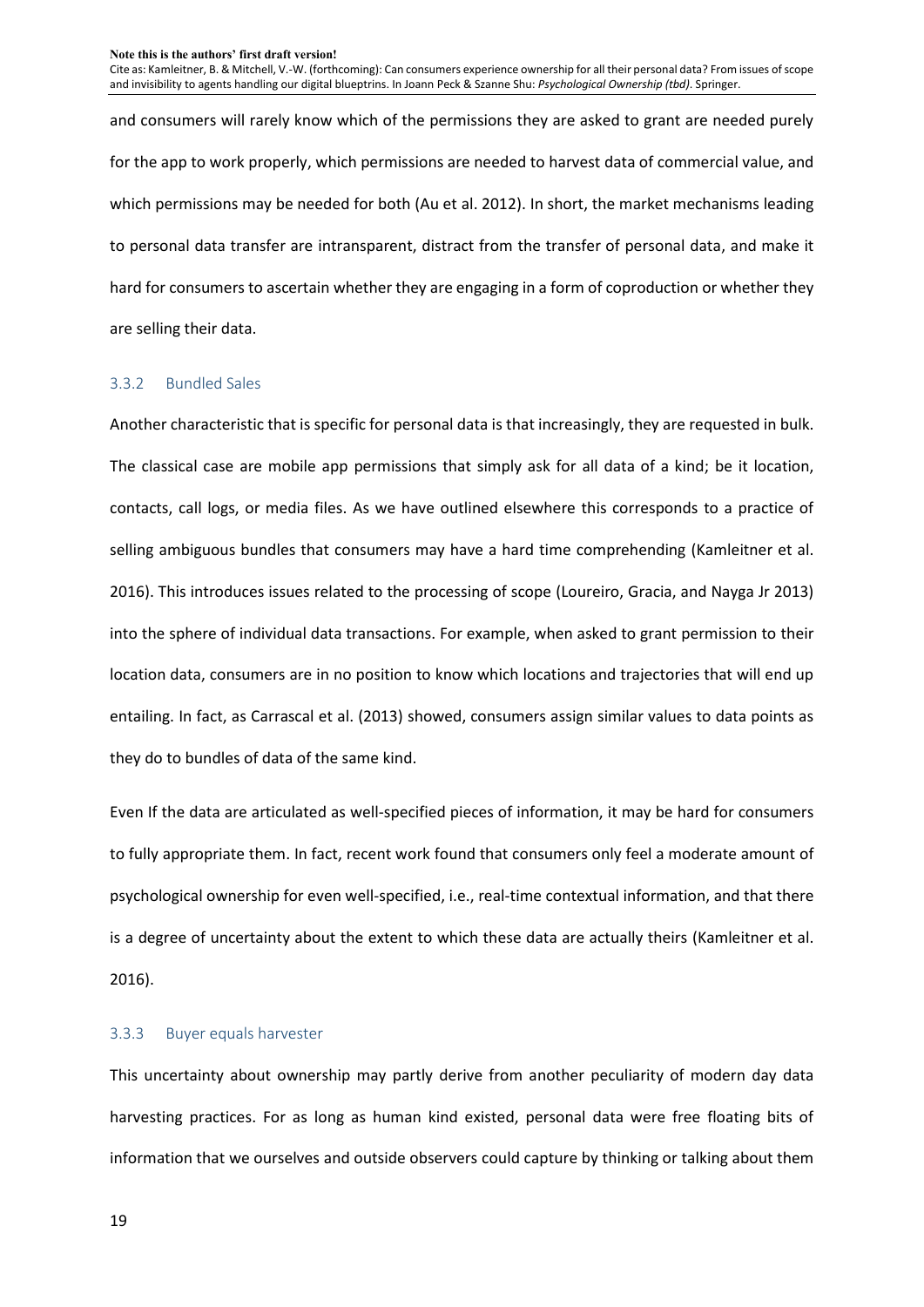Cite as: Kamleitner, B. & Mitchell, V.-W. (forthcoming): Can consumers experience ownership for all their personal data? From issues of scope and invisibility to agents handling our digital blueptrins. In Joann Peck & Szanne Shu: *Psychological Ownership (tbd)*. Springer.

or even solidify by tangible tools such as diaries, lists, or picture albums. If someone wanted data about us, they could either get them by observing us or they could ask for them directly. Someone would ask me for my name, telephone number or date of birth and I would actively volunteer that information; or not. In a nutshell, the process of data provision required either effort by the observing data gatherer or active involvement of the data subject. With the onset of digital technologies that are able to automatically zoom in, trace and capture ever more granular personal data neither is much needed any more.

Now, all the consumer does is press 'accept' and an entire data harvesting machinery is starting to do its work on the data subject. Because we hold no active part in this process of transfer, we are deprived of an essential possibility to engage with our own data and to go through any of the experiences needed to instill a sense of ownership for what we give. At the same time, we are aware that the data harvesters are making ownership-instilling experiences and invest in the process of claiming the data. By capturing nuanced details they may gain more intimate knowledge about them than the data subjects could have hoped to get themselves. They have excellent control over what to do with those data, and they quite obviously value them.

Moreover, we may not interpret ourselves as the person that brought the data into being through our labor nor as those that were the first ones' to truly hold and claim them. Both are important signals in processes of ownership attribution and legitimization (Kanngiesser et al. 2014; Malcolm, Defeyter, and Friedman 2012; Palamar, Le, and Friedman 2012).

In short, the digital spheres entail data transfers in the form of harvesting and mining that deprive consumers of experiences that confirm their role as owners whilst sending signals that may consumers make feel as if theirs was a lesser claim.

## 3.3.4 Boundless co-ownership and –usage

Some of the personal data we hold are in fact imbued with joint ownership from the outset. The classic example are transaction data, e.g., purchasing online with your credit card or logging into a website,

20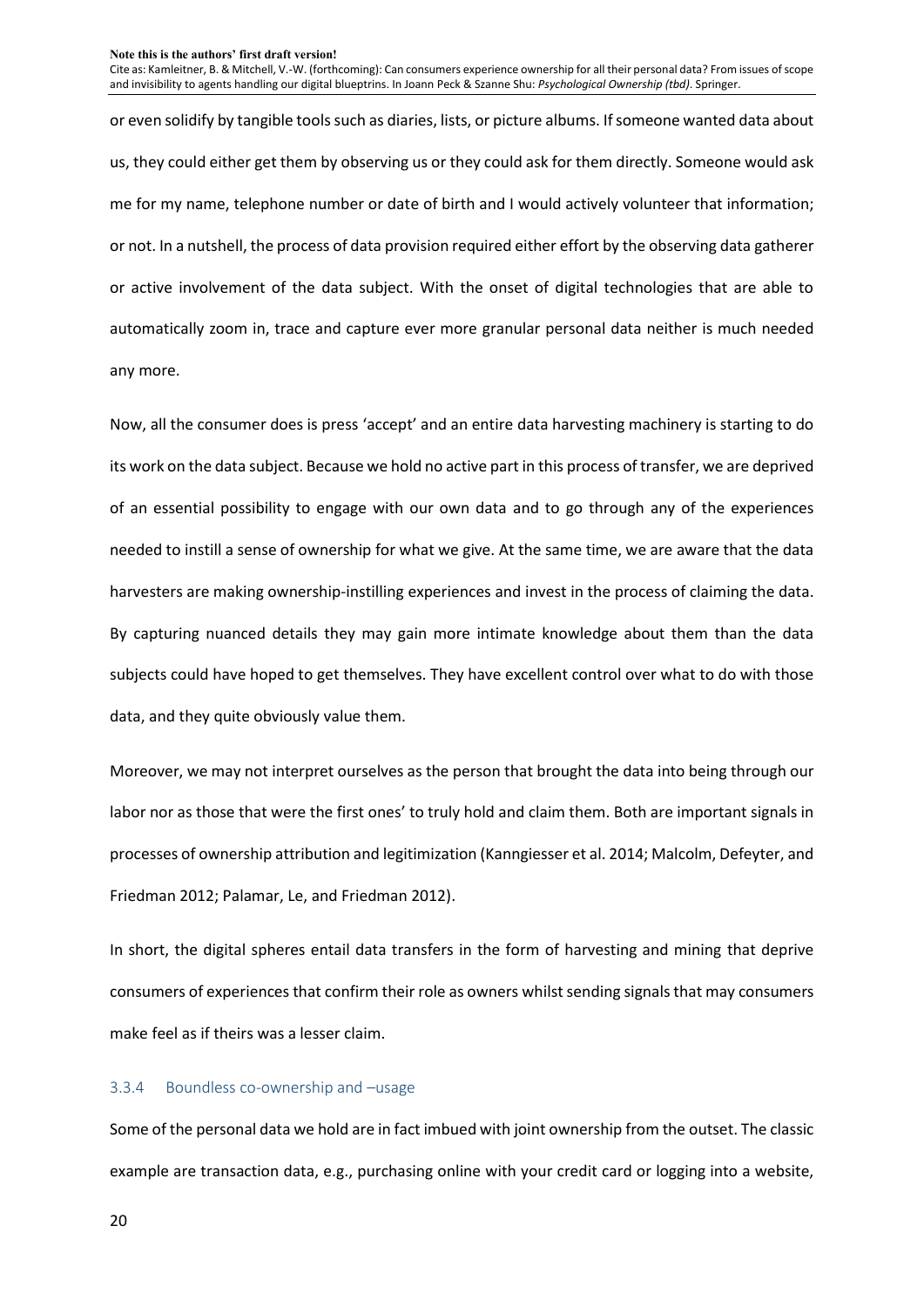Cite as: Kamleitner, B. & Mitchell, V.-W. (forthcoming): Can consumers experience ownership for all their personal data? From issues of scope and invisibility to agents handling our digital blueptrins. In Joann Peck & Szanne Shu: *Psychological Ownership (tbd)*. Springer.

which per definition involve two transaction partners who both may be entitled to claim that data. Providers hold a right to those types of data that are about the data subject's relationship with them.

Similar constellations arise in the private sphere. We all hold information about others which we also share (Kamleitner and Mitchell 2016; Pu and Grossklags 2016). For example, any time an app asks us for our contact list, we in fact share other persons' personal data<sup>2</sup>. Some have, therefore, suggested that personal data markets ought to be viewed from the perspective of social interdependence (Sarigol et al. 2014). As this highlights, boundaries of ownership may not always be clear because some data are about our relations.

Boundaries are, however, also unclear due to data's previously discussed invisibility and immateriality. With tangible goods joint ownership involves the necessity of alternate use. The physical restrictions of the target entail that different people cannot simultaneously use the target in the same way. It also entails that over time usage by the multiple parties leaves traces on the physical matter of the target; thus engraving joint entitlements into the very substance of the target and affecting feelings of ownership (Kamleitner and Rabinovich 2010). With personal data, joint usage leaves no traces. What we give away are invisible, identical copies that can be sold on or stolen without disturbing the original version. In his blog post "Beyond Data Ownership" Joe Andrieu a project member of Harvard's VRMProject even called the entire Internet a "copy machine".

While the copies of the data themselves are identical, there is, however, barley any limit to what they can be turned into. As they are raw material, data are inherently malleable. The data subject thus passes on a potentially powerful ingredient without knowing what it may be used to build. In the best case, it may be used to identify a new way to combat human problems; in the worst case, it may be used to exploit or harm the data subject (Acquisti et al. 2016; Conitzer, Taylor, and Wagman 2012;

**.** 

<sup>&</sup>lt;sup>2</sup> Given the ease with which most people appear to do this, perceptions or considerations of ownership appear not only to lack for people's own data but also for those of other people.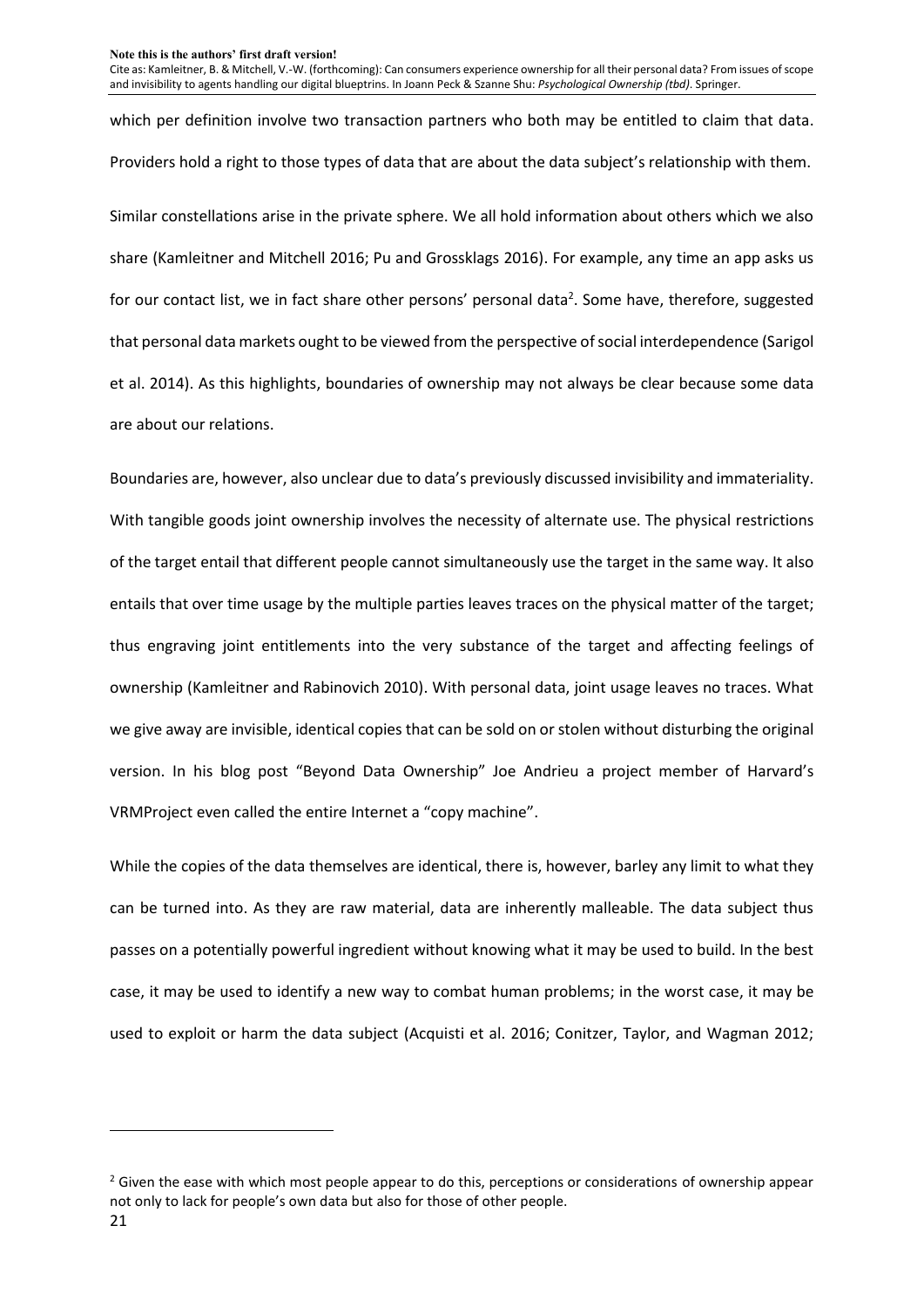Kostkova et al. 2016). The data subjects themselves are unlikely to fully realize what their data are or may be used for.

Together, all of the discussed practices and processes impede consumer's ability to experience ownership for the good they hold and data markets seek to harvest and capitalize. Not only are there processes putting a veil over the nature of this good and its uses, there are also processes that heighten the experienced legitimacy of claims made by data harvesters.

## 4 How could people be made to claim their data?

Evidence suggests that people hunger for privacy control and ownership over their personal data (Bélanger and Crossler 2011). Given all the challenges to appropriation discussed, the result is a control paradox. Merely signaling the possibility of control over some data makes consumers responsive to market nudges(Tucker 2014) and tempts them into giving away even more data (Acquisti, Adjerid, and Brandimarte 2013; Acquisti, Brandimarte, and Loewenstein 2015; Brandimarte et al. 2013). The desire for control makes people so keen to believe in the promise of control that they may end up sacrificing that which they hoped to obtain: control as a gateway to a sense of ownership. For example, the practice of self-quantification demonstrates that consumers even themselves use their personal data to better understand or modify themselves (Nafus and Sherman 2014; Rivera-Pelayo et al. 2012). In doing so they paradoxically end up providing data to app providers that can then also use these data to influence the person (Haddadi and Brown 2014). It follows then that practices that aim to help consumers with the appropriation of specific pieces of personal data may be of limited use. In the worst case scenario they could even make them more vulnerable by providing an illusion of safety. Here, we focus on two radically different potential solutions that complement each other namely; personal data gestalts and personal data asset managers.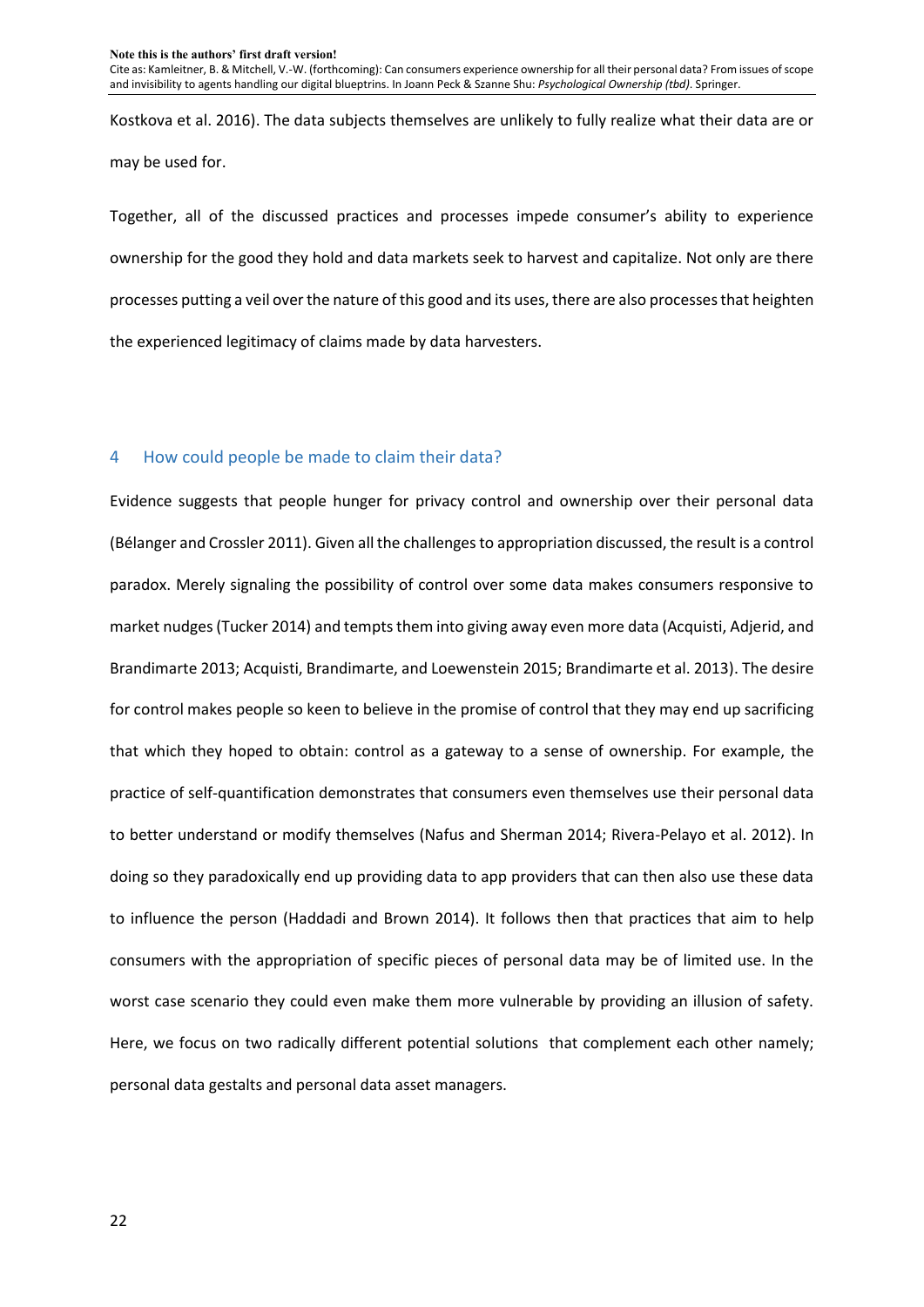Cite as: Kamleitner, B. & Mitchell, V.-W. (forthcoming): Can consumers experience ownership for all their personal data? From issues of scope and invisibility to agents handling our digital blueptrins. In Joann Peck & Szanne Shu: *Psychological Ownership (tbd)*. Springer.

### 4.1 The metaphor of a digital blueprint

A possible solution to the conundrum of a lack of psychological ownership for data could aim for a mechanism that instills a sense of ownership for every individual type and piece of personal data. Given the ever increasing and already incomprehensible scope of personal data, such a solution would appear not viable. However, if we are able to condense and reduce a range of personal data, so that consumers appropriate fewer chunks of data, such a process appears more feasible. This would also be in keeping with human mechanisms of thinking that tend to condense, simplify, abstract and categorize inputs (Kardes et al. 2008; Loken 2006; e.g., Waldmann and Hagmayer 2006). Specifically, we suggest going for the extreme case of condensing all personal data into a metaphorical gestalt. A gestalt can take on a meaning of its own and makes graspable what otherwise cannot be grasped in its entirety (Hamlyn 1957; Roth 1985; Wertheimer and Riezler 1944). In particular, when there are many individual pieces, as is the case with personal data, a gestalt can help reduce initial complexity and instill a sense of meaning. To illustrate, take the example of a machine. In essence, it is a vast collection of screws, bolts, steel, cables, pipes and maybe even tinders; all of which become properties of the machine. Taken separately each of these pieces holds little meaning and value. Once all the materials have been crafted together and transformed into the gestalt of a machine we are capable of thinking of all of these pieces jointly. The sum becomes more than its parts and we see a holistic machine, an aesthetically pleasing and functional structure that provides us with assistance or entertainment. Once we grasp the gestalt, its meaning trickles down to the components which become recognized as necessary and interconnected building blocks. Viewing objects and people in terms of their gestalt comes natural to us.

23 Going back to the example of a machine, in its constructors' mind, the machine already exists prior to its creation. A blueprint or construction plan helps to inform where each of the many parts going into the machine ought to be put to bring about a functioning gestalt. This blueprint can provide nuanced information about how exactly the machine is going to work. To the skilled eye, a look at the blueprint reveals what would happen if the screws in one section were removed or where in the machine is likely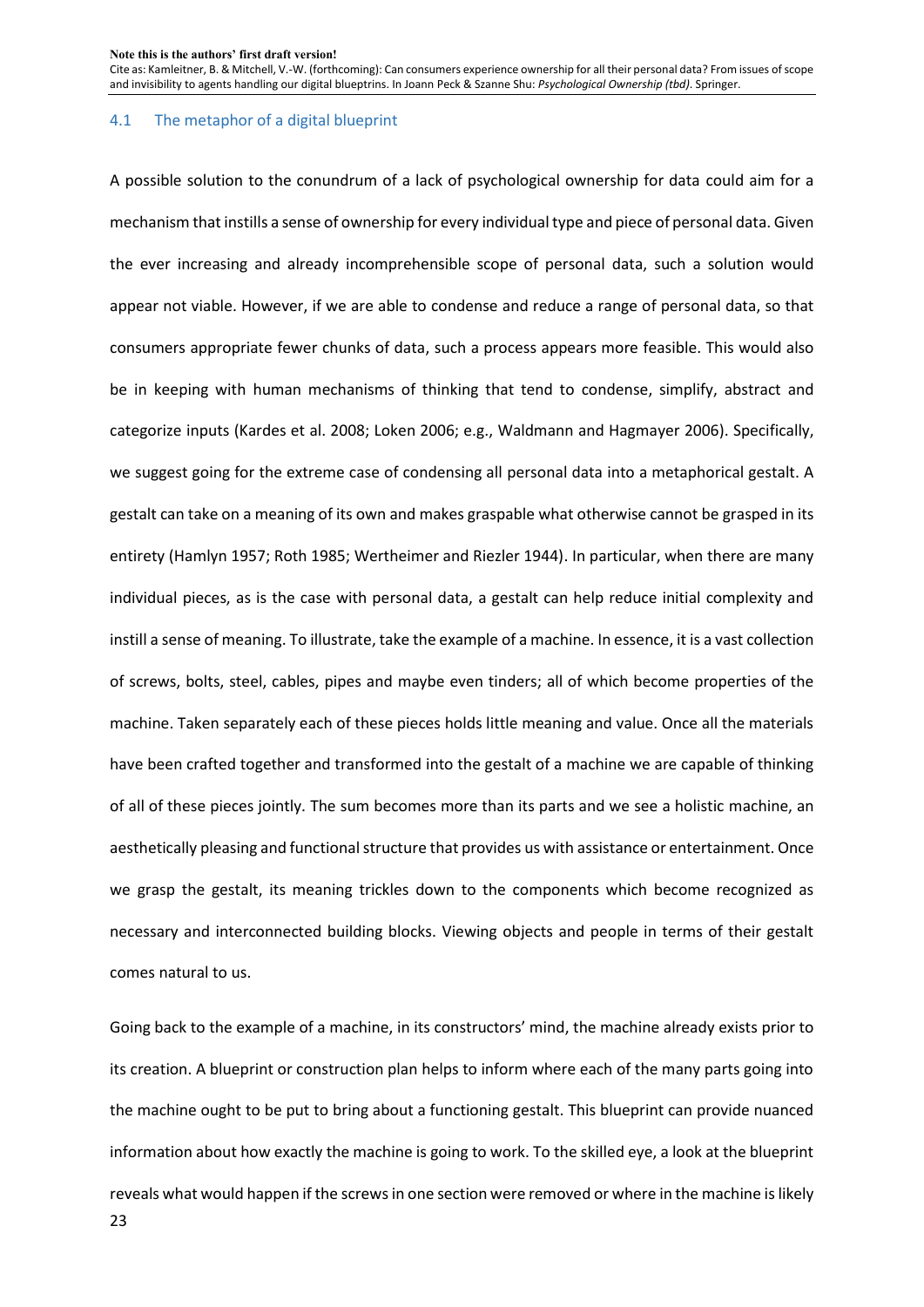to need the most oiling. We suggest that personal data are in many ways like a blueprint of the person those data are about (see Figure 2 for a schematic illustration).

Personal data describe the properties of the entire gestalt of a person. For example, the blueprint elements of personal data might include minute details about her basic physical parameters and body functions, e.g., the genome, height, shoe size, medical records and fitness app records. It includes details about her sources and origins e.g., birth dates, ancestry and life trajectories in the form of biographic information such as employment histories, schooling records but also simple location data. It comprises numerous hints on the person's properties and preferences, e.g., past activities, declared and observed interests, opinions. It also includes information about a person's possessions, e.g., the car, the house and all acquisitions made online. The smarter these possessions become, the more the blueprint elements entail information about the role of those possessions in a person's life and about the activities a person engages in with those possessions, e.g., her driving patterns, the preferred contents of the fridge and the frequency with which they are taken out of the fridge, and the temperature preferences and patterns in one's house. Obviously, the digital blueprint also comprises nuanced sketches of a person's social ties, e.g., call logs, social media data or information about cohabitation. By the same token, it includes details about a person's company interactions, such as purchase histories, insurance policies or web browsing patterns, and about her institutional interactions, e.g., tax returns or criminal record. So the digital blueprint potentially describes multiple nuances that make us into who we are and it includes information of how we function in our very specific surroundings. The notion of a blueprint may hence serve as a useful metaphor for the value of all data points in their entirety. Personal data, we argue, are like a digital blueprint of the machine self. Using this metaphorically-rich gestalt allows encapsulating the complex and massive bundle of data points.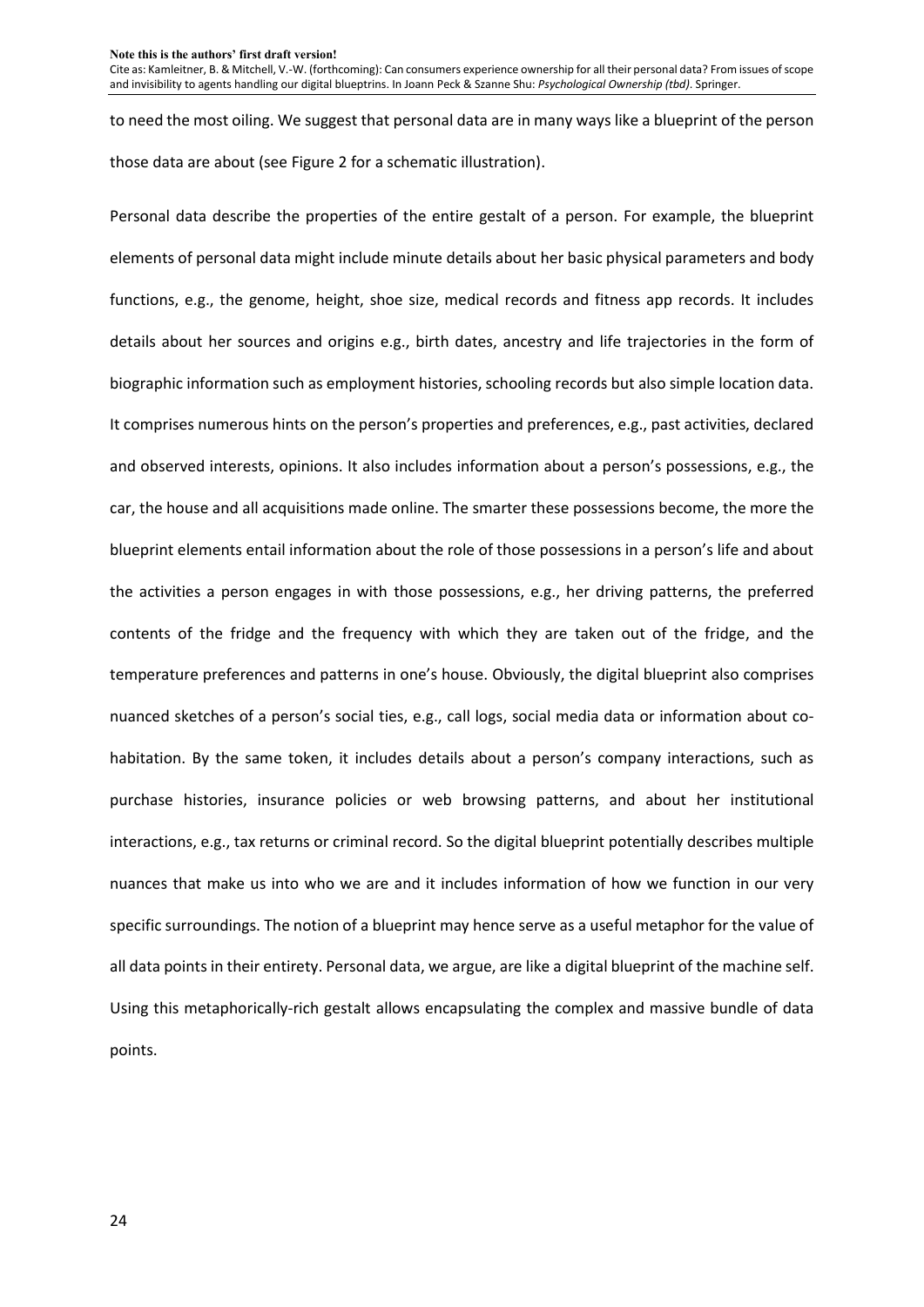Cite as: Kamleitner, B. & Mitchell, V.-W. (forthcoming): Can consumers experience ownership for all their personal data? From issues of scope and invisibility to agents handling our digital blueptrins. In Joann Peck & Szanne Shu: *Psychological Ownership (tbd)*. Springer.



Based on blueprint of victory by U.S. National Archives and Records Administration

Figure 2. A schematic illustration of personal data amounting to a digital blueprint of a machine self

Importantly, and referring back to the example of a machine, there are vital comprehension consequences of using the blueprint metaphor. First, we know that we can influence and understand a gestalt without physically interacting with it. Information about the components going into the machine and the way they have been combined yields potentially powerful insights such as how to power it. Second, since many essential points of data about a machine are reflected in its blueprint, we know that everyone who is privy to the blueprint could copy the machine or find out where the structure may be weakest or how best to corrupt or exploit the machine. Third, we also know that as long as someone has the blueprint, i.e. a collection of personal data of the machine, they can exert influence on the machine - potentially even from far away. Finally, it highlights that personal data eventually can function as an instruction manual to the self. Because consumers are familiar with the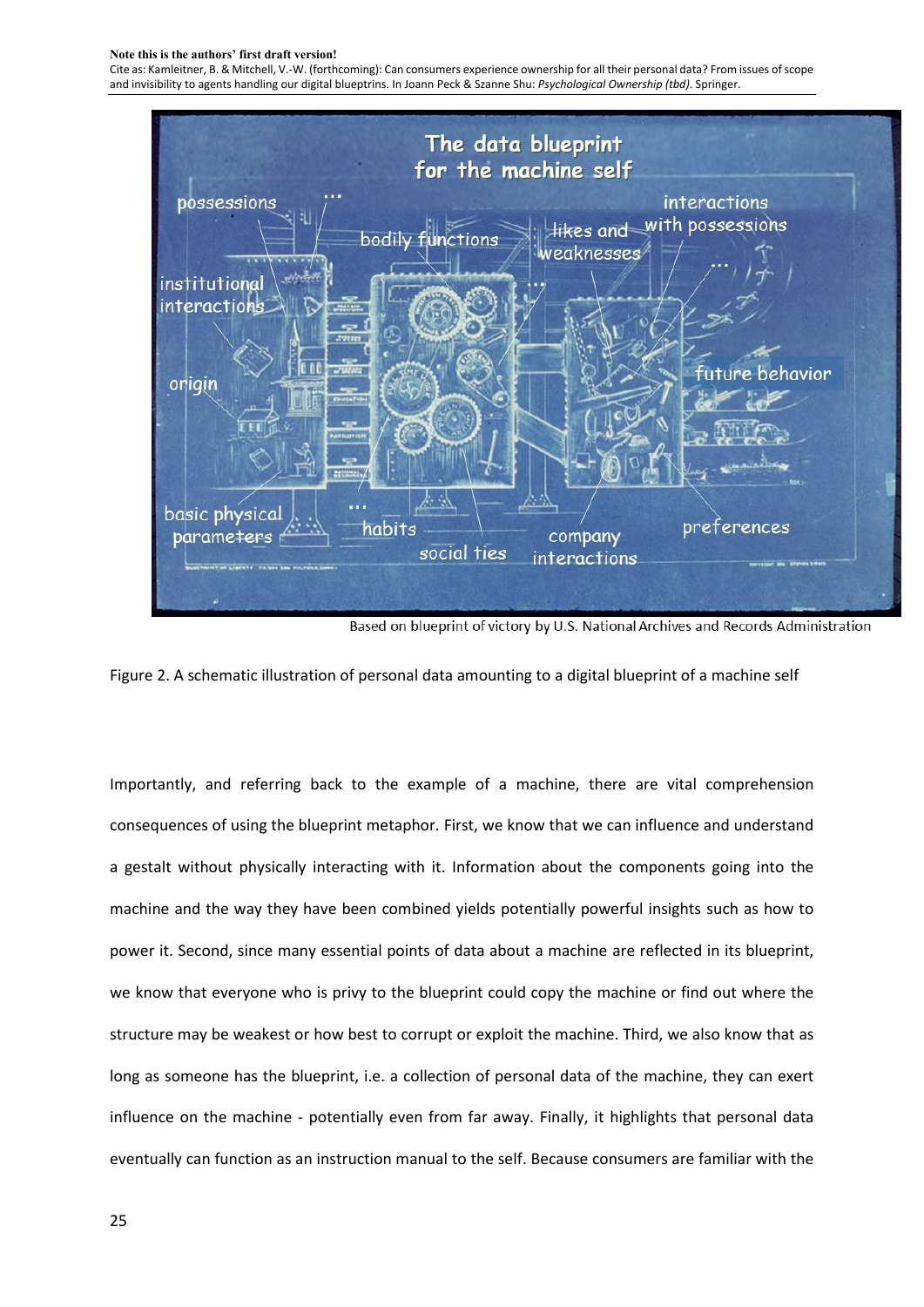Cite as: Kamleitner, B. & Mitchell, V.-W. (forthcoming): Can consumers experience ownership for all their personal data? From issues of scope and invisibility to agents handling our digital blueptrins. In Joann Peck & Szanne Shu: *Psychological Ownership (tbd)*. Springer.

notion of blueprints, and can be made to understood their power, we suggest and hope that altering the discourse to speak of digital blueprints of the self rather than of personal data helps consumers to appropriate personal data in their entirety.

Mapping the suggestion of a discourse about digital blueprints rather than about personal data along the characteristics of ownership discussed in section 2 yields a picture with promise for the development of psychological ownership. This gestalt imbues data with an essence that makes them at the same time graspable, desirable and thus able of being claimed through any of the routes instilling psychological ownership. A nuanced blueprint of the machine self is very much like the self and like other parts of the self that we are aware of, such as our limbs (Belk 1988), we should be able to appropriate it. And by highlighting that blueprints can function like instruction manuals, it helps consumers understand the implications that sharing or leaking these data may have. However, even if consumers are able to grasp the gestalt of personal data, there remains the vexed question of what they do with it.

## 4.2 Need for help: data asset managers

Claiming this gestalt is like claiming a portfolio of myriads of assets. We concede that even if consumers claim ownership over the portfolio they may be ill equipped to handle and aspire control over all individual data assets contained (cf. Baruh and Popescu 2015; Garg et al. 2013; Matzner et al. 2016). The before-mentioned control paradox (Brandimarte et al. 2013) in which people may end up losing the control they set out to protect highlights how challenging the task of navigating the execution of ownership over personal data may be. Given the sheer scope of data and the ever increasing amount of sources aiming to track and capture these data, it is obvious that to demand that consumers should stand up and claim all aspects of their digital blueprints is an enterprise destined to fail.

In a way, we are too data-rich to cope. However, richness in data is not the first kind of richness humans have been facing. In response to holding more assets than people themselves can handle, they have always employed agents, managers and stewards. On behalf of the owner, entrusted and accountable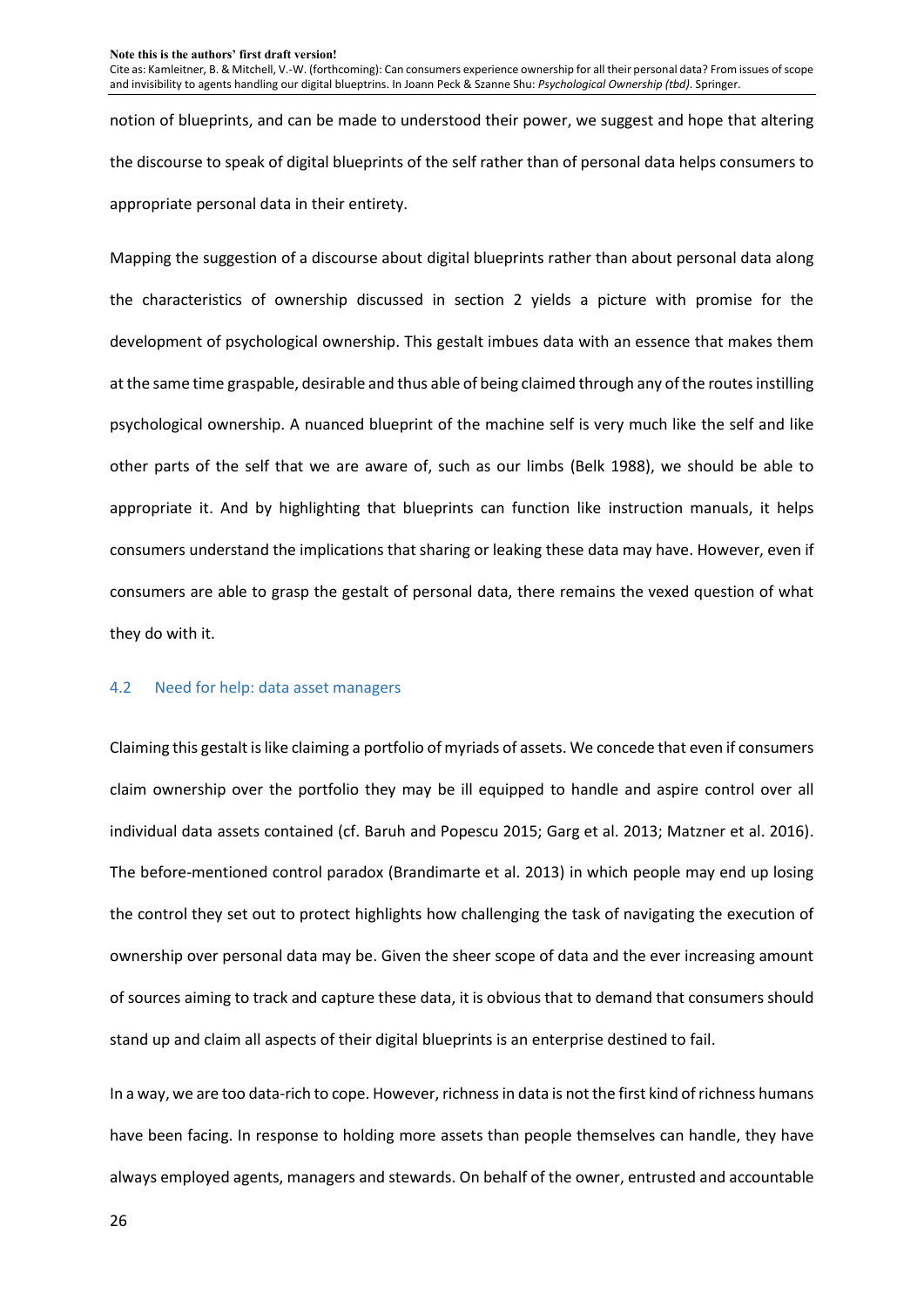third parties have been looking after and exerting control over assets. In principal such a practice should also be possible for personal data. This would therefore involve a new industry of intermediaries between consumers and data harvesters and analyzers comprised of data management experts or software who could protect, exploit and control personal data on behalf of and accountable to consumers.

# 5 A summary and outlook

More and more the sum of a person's personal data amounts to a holistic digital reflection, to a deep well of knowledge about that person. If personal data are the goods, then we are about to become goods ourselves. We argue that, consumers are likely to claim and feel little ownership for a good that is being increasingly harvested from them and traded in markets that barely involve consumers (Kamleitner et al. 2013). The more complex, encompassing and unobservable personal data become, the harder it becomes to perceive them as a target for psychological ownership. Even for easily identifiable pieces of personal information, the emergence of psychological ownership may necessitate acts of materialization or repeated engagement that are infeasible given the scope of personal data. Together, a range of obscuring market practices, the thorough invisibility of data, the often limited value they provide to those they are about, and their sheer incomprehensible scope are likely to lie at the heart of why people feel and exert little ownership over a good that is becoming increasingly precious to the market, and whose trade directly affects consumers themselves.

We want to stress that this conclusion pertains to the range of personal data at large. There are numerous individual pieces of data such as their names (as evidenced by the name letter effect Jones et al. 2002) and dates of birth that consumers feel doubtlessly very strong ownership for. Increasingly these self-descriptive and meaningful data points are, however, a minority among the personal data that are being harvested and traded. The likely consequence is that consumers do not feel, and thus also not strongly claim and protect ownership over the majority of their personal data. Rather, they may easily confuse exerting control over small bits of information such as their email address or date of birth with the appropriation of their personal data at large.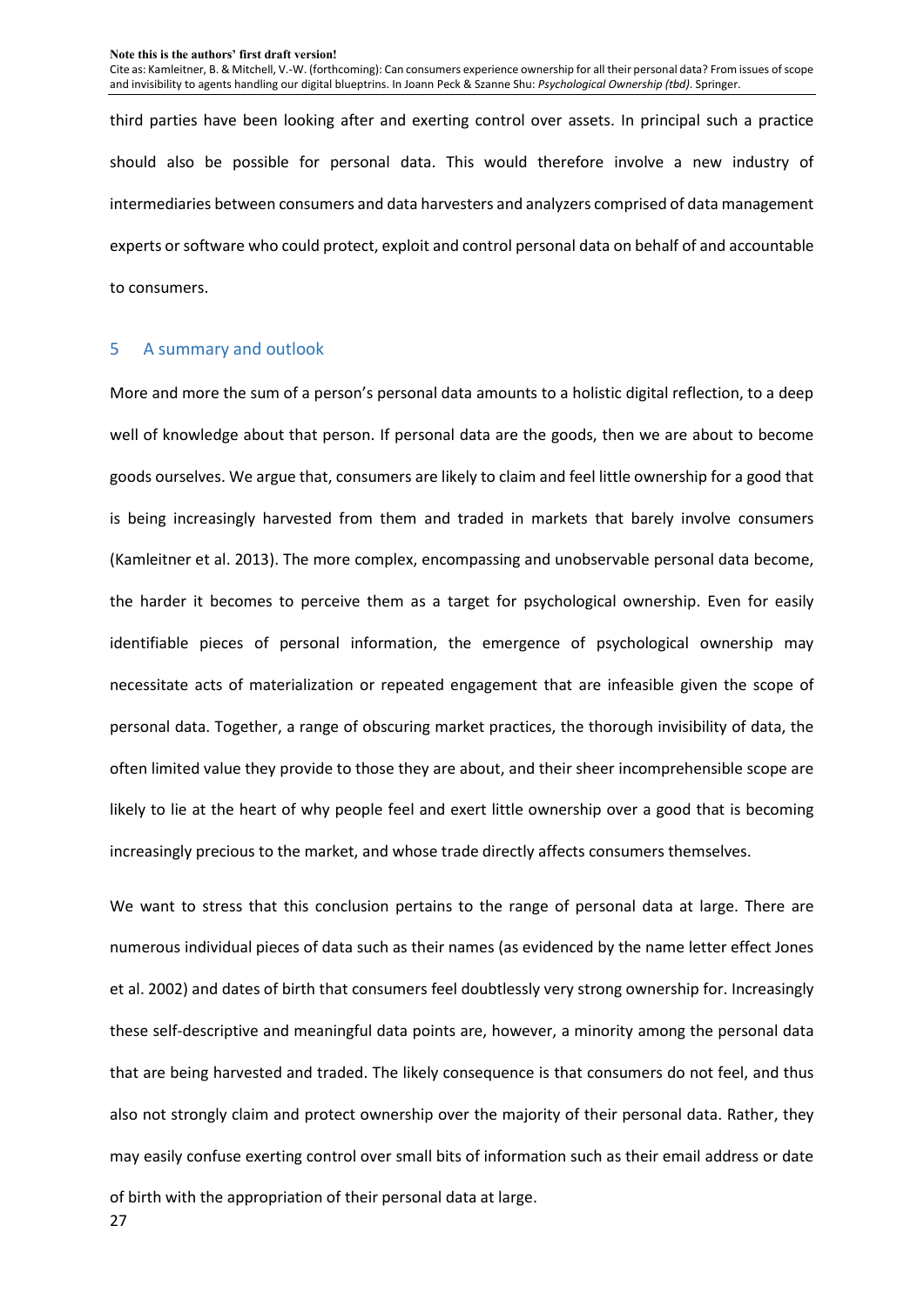Cite as: Kamleitner, B. & Mitchell, V.-W. (forthcoming): Can consumers experience ownership for all their personal data? From issues of scope and invisibility to agents handling our digital blueptrins. In Joann Peck & Szanne Shu: *Psychological Ownership (tbd)*. Springer.

This conclusion is important because, the information deducible from personal data can be used to influence the person (Acquisti et al. 2016; Weston 2016), those similar to her (Sarigol et al. 2014), and those around her (Chen et al. 2015; Kamleitner and Mitchell 2016). High levels of privacy concern suggest that consumers have at least an inkling of these possibilities (Zhao et al. 2016) which can end in the eventual loss of all privacy (Haris et al. 2014) and in discriminatory practices that influence the choices available to consumers based on their data (Weston 2016). As if we were a non-sentient mountain, incapable of passing things out voluntarily, data are being mined out of us.

The way people deal with their data may hold the key to whether privacy will really soon be dead as some—and most famously Facebook founder, Mark Zuckerberg—claim it is already or, whether it is under duress, but has a chance to survive. Ownership is a precondition for privacy, as is autonomy (Weston 2016) and if consumers fail to claim their personal data and effectively hand over instruction manuals to their selves, then both are under threat (cf. Cohen 2000).

Asking consumers to claim their data is not an easy feat and may not even always be desirable (e.g., detailed personal data can help governments combat social issues and health researchers identify new treatments for diseases). Providing consumers with the possibility to make informed decisions as to whether or not to share their data does however seem desirable.

In response, in section 5 we sketched a mechanism that may help consumers feel and claim ownership over personal data. The solution we suggest is to evoke the gestalt and metaphor of a digital blueprint of the self rather than to talk about the data points. The idea of a digital blueprint helps consumers to understand and figuratively grasp their entire personal data; thus making them claimable. It helps them understand that together these data are deeply personal and unique to themselves; thus making them desirable and non-fungible. It helps ensuring consumers that they have experiences of investment, control and knowledge with these data; thus enabling processes formative of psychological ownership.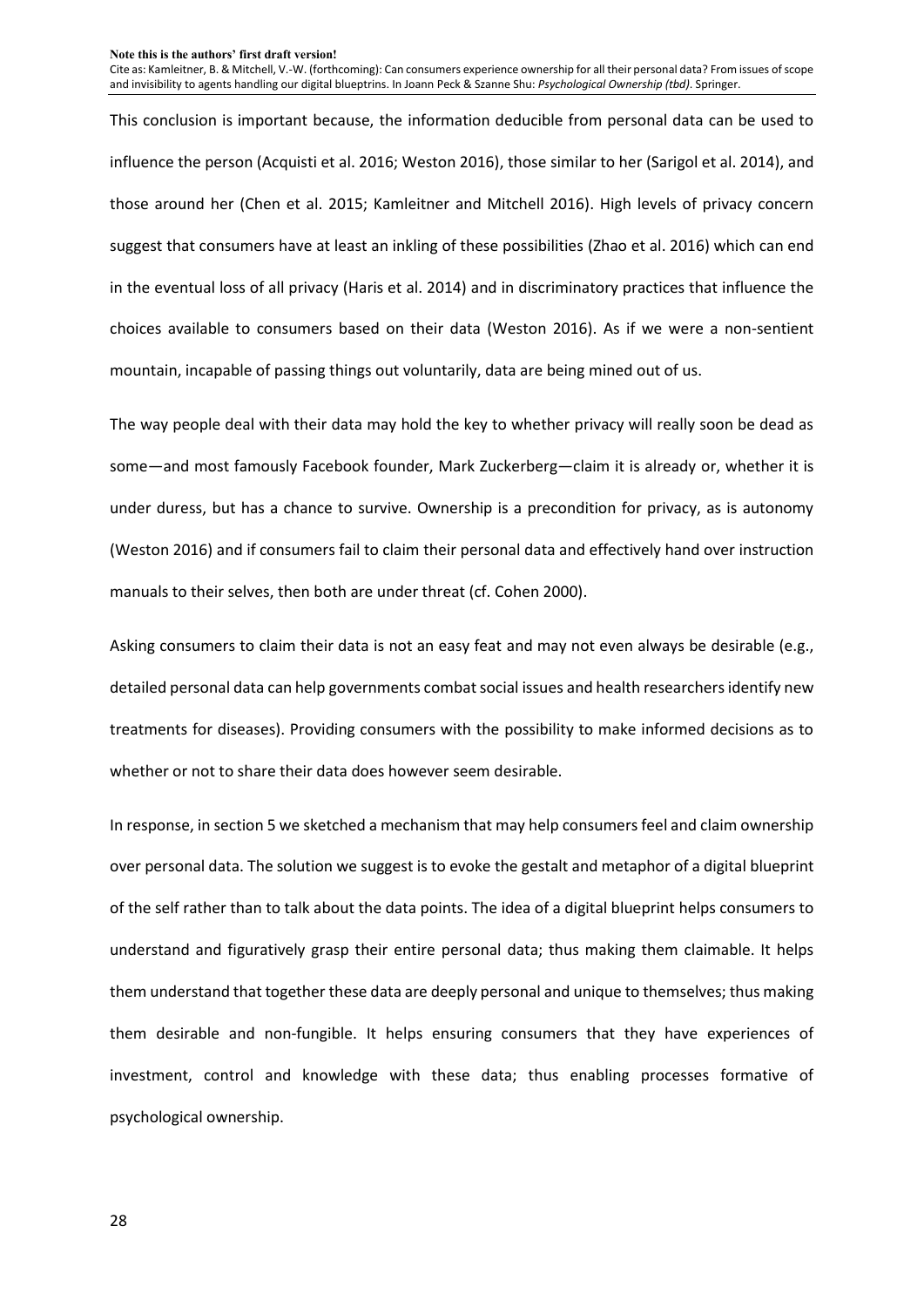Cite as: Kamleitner, B. & Mitchell, V.-W. (forthcoming): Can consumers experience ownership for all their personal data? From issues of scope and invisibility to agents handling our digital blueptrins. In Joann Peck & Szanne Shu: *Psychological Ownership (tbd)*. Springer.

We further suggest that digital data managers will be a necessary institution for consumers to have any chance to factually behave like they own their data. Obviously this suggestion comes with several legal, commercial, technical and societal implications and more interdisciplinary research devoted to questions around the notion of digital data mangers is imminently needed. Given recent attempts to include users in personal data markets (Chaudhry et al. 2015), this call is certainly not too far off from several existing research agendas (e.g., thehubofallthings.com, [www.datatransparencylab.org,](http://www.datatransparencylab.org/) [www.databoxproject.uk\)](http://www.databoxproject.uk/). All of these endeavors aim to give more control over their data to consumers. None of those we know of does, however, also help the user deal with her data richness through the idea of an entrusted and accountable agent.

Viewing the phenomenon of personal data through the lens of psychological ownership can inspire several future research agendas. We highlight some that we consider of particular importance.

To begin with, it allows a fresh look on the question of what can and cannot be psychologically owned. Apart from considerations of attractiveness, prior research has tended to focus on what people are unwilling to attribute ownership rights for, such as things people deem sacred (Belk 1991) and entities which are perceived to be autonomous (Starmans and Friedman 2016). What our analyses suggests is that people may also struggle to ascribe ownership to anything that escapes their mental grasp, either due to its scope or its ethereal nature. The need for some specification of boundaries as a pre-condition for claiming ownership has barely been addressed in the literature. Future research that aligns insights on what cannot be owned seems well suited to propel a deeper understanding of how humans navigate and appropriate the world.

A related and very crucial agenda arises from the fact that we are in the end social beings. Even without gadgets observing our interactions, many of the data tracked at the level of the individual arise from social interactions in which more than one individual is being involved. Beyond thus being the source of data that could be rightfully claimed by more than one user, consumers also hold numerous bits of information and personal data that are essentially the data of others (e.g., friends' phone numbers and

29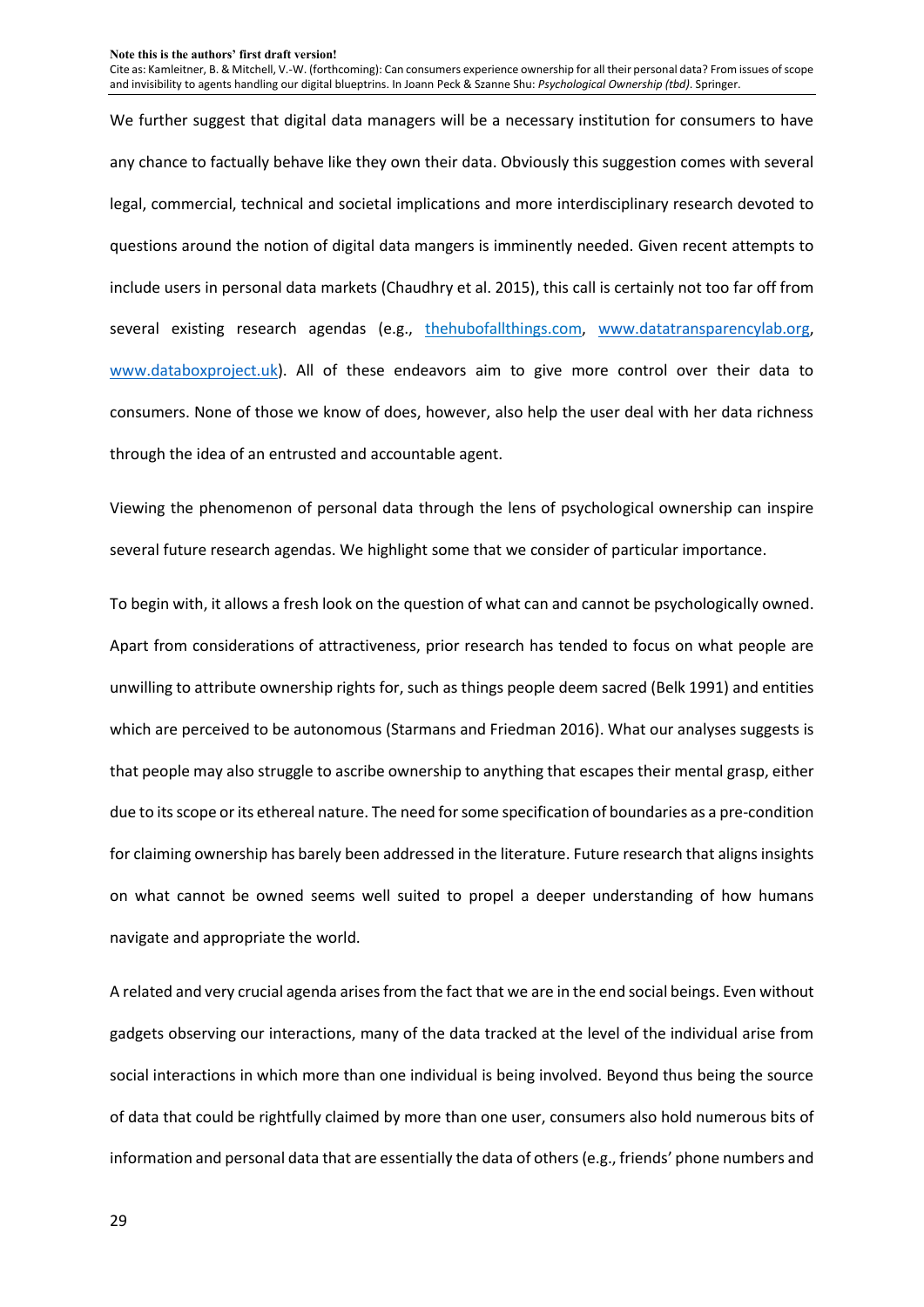Cite as: Kamleitner, B. & Mitchell, V.-W. (forthcoming): Can consumers experience ownership for all their personal data? From issues of scope and invisibility to agents handling our digital blueptrins. In Joann Peck & Szanne Shu: *Psychological Ownership (tbd)*. Springer.

birth dates, pictures of them, their preferences). An increasing body of research is coming to recognize the role friends and acquaintances may play in the data ecosystem (Chen et al. 2015; Kamleitner et al. 2016; Kamleitner and Mitchell 2016; Sarigol et al. 2014). Several digital business models already prosper on the very fact that gaining access to one person means getting information about many others. Academically and legally, the implications of the fact that we are all carriers of information about others and that we are interconnected has, however, largely gone unnoticed. This practice may not only entail an additional threat of data leakage, but also the key to motivate enhanced data protection. It could be that consumers are more easily aroused to protect their family or friends data than their own. One project which looked at whether people are capable of evaluating real-time personal information points in that direction. It found that people have less uncertainty about the value and ownership of data arising from social settings than from settings in which they are by themselves (Kamleitner et al. 2016).

In preparation for this chapter we have engaged in discussions with scholars from a range of disciplines. Wherever we went and whoever we spoke to, from policy makers to scholars in human development one question kept popping up and it certainly is a question that can also be tackled from the viewpoint of psychological ownership. The final direction we aim to open up is perhaps the most challenging one and arises as a direct result of the increasing view of human actors as a compilation of interconnected data points that are harvested and traded in markets that are devoted to influencing those providing these data. It is the question as to what it means to be human.

Acquisti, Alessandro, Curtis Taylor, and Liad Wagman (2016), "The Economics of Privacy," *Journal of Economic Literature*, 54 (2), 442-92.

Acquisti, Alessandro, Idris Adjerid, and Laura Brandimarte (2013), "Gone in 15 Seconds: The Limits of Privacy Transparency and Control," *IEEE Security & Privacy*, 11 (4), 72-74.

Acquisti, Alessandro, Laura Brandimarte, and George Loewenstein (2015), "Privacy and Human Behavior in the Age of Information," *Science*, 347 (6221), 509-14.

Acquisti, Alessandro and Jens Grossklags (2012), "An Online Survey Experiment on Ambiguity and Privacy," *Communications & Strategies* (88), 19-39.

Acquisti, Alessandro, Leslie K John, and George Loewenstein (2013), "What Is Privacy Worth?," *The Journal of Legal Studies*, 42 (2), 249-74.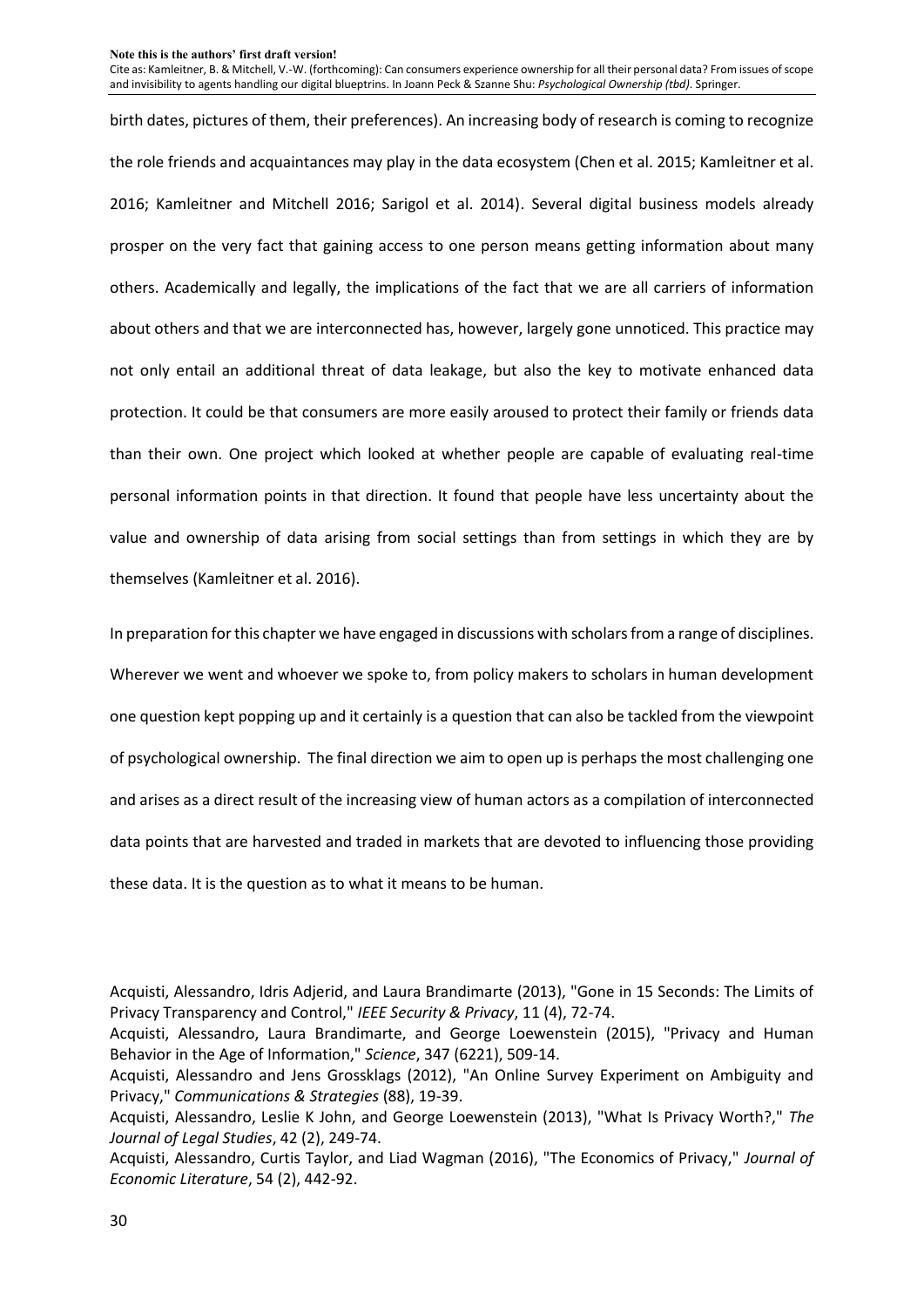Almuhimedi, Hazim, Florian Schaub, Norman Sadeh, Idris Adjerid, Alessandro Acquisti, Joshua Gluck, Lorrie Faith Cranor, and Yuvraj Agarwal (2015), "Your Location Has Been Shared 5,398 Times!: A Field Study on Mobile App Privacy Nudging," in *Proceedings of the 33rd Annual ACM Conference on Human Factors in Computing Systems*: ACM, 787-96.

Argo, Jennifer J., Darren W. Dahl, and Andrea C. Morales (2006), "Consumer Contamination: How Consumers React to Products Touched by Others," *Journal of Marketing*, 70 (2), 81-94.

Atasoy, Ozgun and Carey Morewedge (2016), "Better to Have a Book in the Hand Than Two in the Cloud: Differences in Psychological Ownership Lead Consumers to Value Physical Goods More Than Digital Goods," in *Digital Consumption Symposium*, Cass Business School, London, UK.

Au, Kathy Wain Yee, Yi Fan Zhou, Zhen Huang, and David Lie (2012), "Pscout: Analyzing the Android Permission Specification," in *Proceedings of the 2012 ACM conference on Computer and communications security*, Raleigh, North Carolina, USA: ACM, 217-28.

Avey, James B., Bruce J. Avolio, Craig D. Crossley, and Fred Luthans (2009), "Psychological Ownership: Theoretical Extensions, Measurement and Relation to Work Outcomes," *Journal of Organizational Behavior*, 30 (2), 173-91.

Baer, Markus and Graham Brown (2012), "Blind in One Eye: How Psychological Ownership of Ideas Affects the Types of Suggestions People Adopt," *Organizational Behavior and Human Decision Processes*, 118 (1), 60-71.

Baruh, Lemi and Mihaela Popescu (2015), "Big Data Analytics and the Limits of Privacy Self-Management," *New Media & Society*.

Baxter, Weston L., Marco Aurisicchio, and Peter R. N. Childs (2015), "A Psychological Ownership Approach to Designing Object Attachment," *Journal of Engineering Design*, 26 (4-6), 140-56.

Bélanger, France and Robert E. Crossler (2011), "Privacy in the Digital Age: A Review of Information Privacy Research in Information Systems," *Mis Quarterly*, 35 (4), 1017-42.

Belk, Russell W (1991), "The Ineluctable Mysteries of Possessions," *Journal of Social Behavior & Personality*.

Belk, Russell W. (1988), "Possessions and the Extended Self," *Journal of Consumer Research*, 15 (2), 139-68.

Boulding (1991), "Xxx," in *To Have Possessions: A Handbook on Ownership and Property*, Vol. 6, ed. Floyd Webster Rudmin: Select Press.

Brandimarte, Laura, Alessandro Acquisti, and George Loewenstein (2013), "Misplaced Confidences: Privacy and the Control Paradox," *Social Psychological and Personality Science*, 4 (3), 340-47.

Brown, Graham, Jon L. Pierce, and Craig Crossley (2014), "Toward an Understanding of the Development of Ownership Feelings," *Journal of Organizational Behavior*, 35 (3), 318-38.

Carrascal, Juan Pablo, Christopher Riederer, Vijay Erramilli, Mauro Cherubini, and Rodrigo de Oliveira (2013), "Your Browsing Behavior for a Big Mac: Economics of Personal Information Online," in *Proceedings of the 22nd international conference on World Wide Web*: International World Wide Web Conferences Steering Committee, 189-200.

Chatterjee, Promothesh, Caglar Irmak, and Randall L. Rose (2013), "The Endowment Effect as Self-Enhancement in Response to Threat," *Journal of Consumer Research*, 40 (3), 460-76.

Chaudhry, Amir, Jon Crowcroft, Heidi Howard, Anil Madhavapeddy, Richard Mortier, Hamed Haddadi, and Derek McAuley (2015), "Personal Data: Thinking inside the Box," in *Proceedings of The Fifth Decennial Aarhus Conference on Critical Alternatives*, Aarhus, Denmark: Aarhus University Press, 29- 32.

Chemero, Anthony (2003), "An Outline of a Theory of Affordances," *Ecological Psychology*, 15 (2), 181- 95.

Chen, J., J. W. Ping, Y, and B. C. Y. Tan (2015), "Information Privacy Concern About Peer Disclosure in Online Social Networks," *IEEE Transactions on Engineering Management*, 62 (3), 311-24.

Childress, Herb (2004), "Teenagers, Territory and the Appropriation of Space," *Childhood*, 11 (2), 195- 205.

Christl, W and Sarah Spiekermann (2016), *Networks of Control. A Report on Corporate Surveillance, Digital Tracking, Big Data & Privacy.* , Vienna: Facultas,.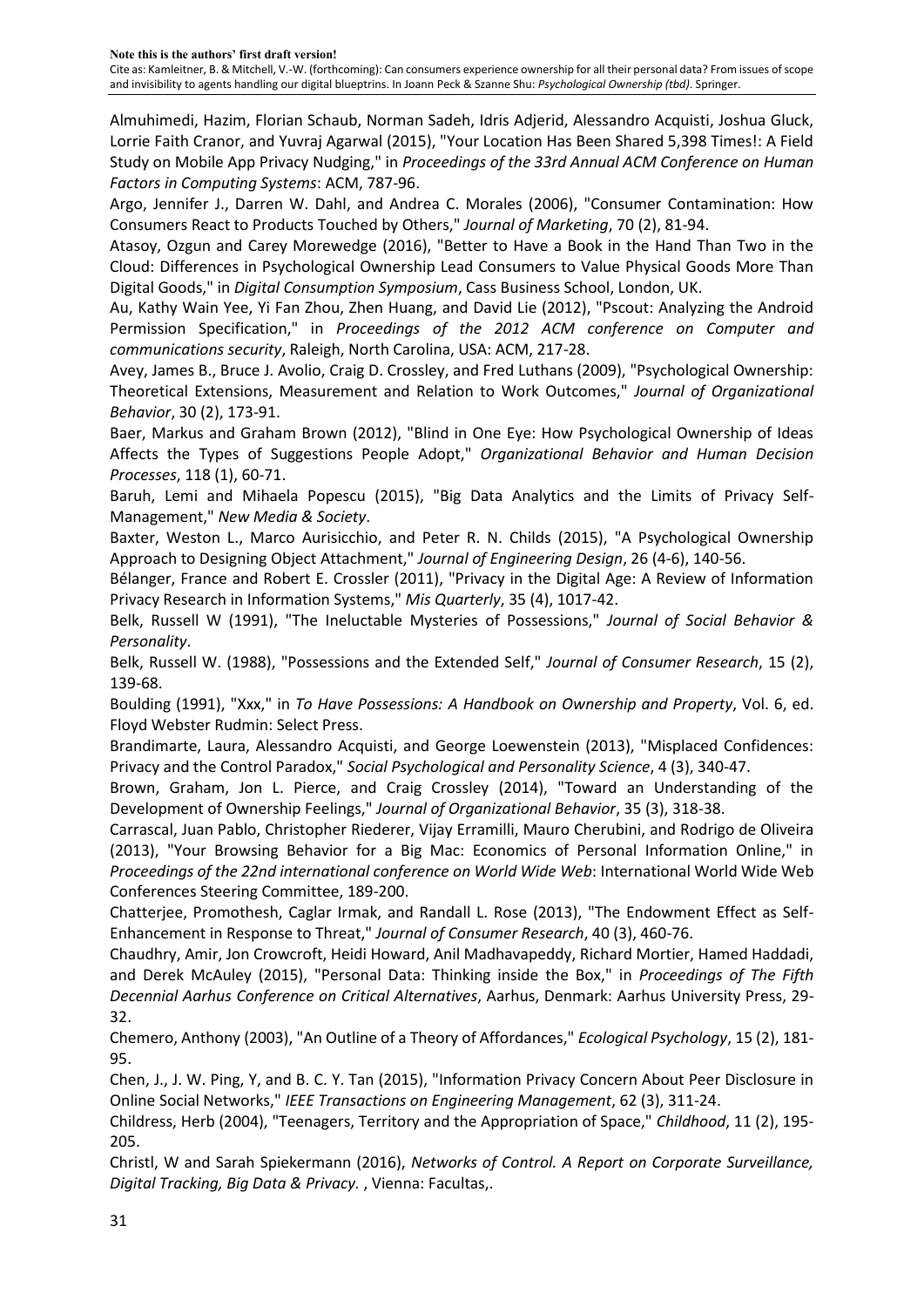Cohen, Julie E. (2000), "Examined Lives: Informational Privacy and the Subject as Object," *Stanford Law Review*, 52 (5), 1373-438.

Conitzer, Vincent, Curtis R. Taylor, and Liad Wagman (2012), "Hide and Seek: Costly Consumer Privacy in a Market with Repeat Purchases," *Marketing Science*, 31 (2), 277-92.

Cukier, Kenneth and Viktor Mayer-Schoenberger (2013), "The Rise of Big Data: How It's Changing the Way We Think About the World," *Foreign Affairs*, 92 (3), 28.

Duhigg, Charles (2012), "How Companies Learn Your Secrets," *The New York Times Magazine*, 16 February 2012.

Etzioni, Amitai (2011), "Privacy Merchants: What Is to Be Done?," *U. Pa. J. Const. L.*, 14, 929.

Furby, Lita (1978), "Possession in Humans - Exploratory-Study of Its Meaning and Motivation," *Social Behavior and Personality*, 6 (1), 49-65.

--- (1980), "The Origins and Early Development of Possessive Behavior," *Political Psychology*, 2 (1), 30- 42.

Garg, V., S. Patil, A. Kapadia, and L. J. Camp (2013), "Peer-Produced Privacy Protection," in *Technology and Society (ISTAS), 2013 IEEE International Symposium on*, 147-54.

Gierl, Heribert and Verena Huettl (2010), "Are Scarce Products Always More Attractive? The Interaction of Different Types of Scarcity Signals with Products' Suitability for Conspicuous Consumption," *International Journal of Research in Marketing*, 27 (3), 225-35.

Gintis, Herbert (2007), "The Evolution of Private Property," *Journal of Economic Behavior & Organization*, 64 (1), 1-16.

Grayson, Kent and David Shulman (2000), "Indexicality and the Verification Function of Irreplaceable Possessions: A Semiotic Analysis," *Journal of Consumer Research*, 27 (1), 17-30.

Greeno, James G. (1994), "Gibson's Affordances," *Psychological review*, 101 (2), 336-42.

Haddadi, Hamed and Ian Brown (2014), "Quantified Self and the Privacy Challenge," *Technology Law Futures*.

Hamlyn, David W (1957), "The Psychology of Perception: A Philosophical Examination of Gestalt Theory and Derivative Theories of Perception."

Haris, Muhammad, Hamed Haddadi, and Pan Hui (2014), "Privacy Leakage in Mobile Computing: Tools, Methods, and Characteristics," *arXiv preprint arXiv:1410.4978*.

Iyengar, Sheena S. and Mark R. Lepper (2000), "When Choice Is Demotivating: Can One Desire Too Much of a Good Thing?," *Journal of personality and social psychology*, 79 (6), 995-1006.

Johnston, Allen C, Merrill Warkentin, and Mikko T Siponen (2015), "An Enhanced Fear Appeal Rhetorical Framework: Leveraging Threats to the Human Asset through Sanctioning Rhetoric," *Mis Quarterly*, 39 (1), 113-34.

Jones, John T., Brett W. Pelham, Matthew C. Mirenberg, and John J. Hetts (2002), "Name Letter Preferences Are Not Merely Mere Exposure: Implicit Egotism as Self-Regulation," *Journal of Experimental Social Psychology*, 38 (2), 170-77.

Kamleitner, Bernadette (2014), "A Metaphorical Synthesis of the Impact of Ownership on Consumer Behavior," *SSRN*, 2770669.

Kamleitner, Bernadette, Stephan Dickert, Marjan Falahrastegar, and Hamed Haddadi (2013), "Information Bazaar: A Contextual Evaluation," in *ACM HotPlanet workshop*.

Kamleitner, Bernadette, Stephan Dickert, and Hamed Haddadi (2016), "Can Users Price Real-Time Contextual Information?," *WU Vienna Working Paper*.

Kamleitner, Bernadette and Berna Erki (2013), "Payment Method and Perceptions of Ownership," *Marketing Letters*, 24 (1), 57-69.

Kamleitner, Bernadette and Silvia Feuchtl (2015), ""As If It Were Mine": Imagery Works by Inducing Psychological Ownership," *Journal of Marketing Theory and Practice*, 23 (2), 208-23.

Kamleitner, Bernadette and Vincent-Wayne Mitchell (2016), "Selling out Your Friends," in *Digital Consumption Symposium*, Cass Business School, London, UK.

Kamleitner, Bernadette and Anna Rabinovich (2010), "Mine Versus Our: Does It Matter?," in *Advances in Consumer Research*, Vol. 37, ed. Margaret C. Campbell, Jeff Inman and Rik Pieters, Duluth MN: Association for Consumer Research, 87-88.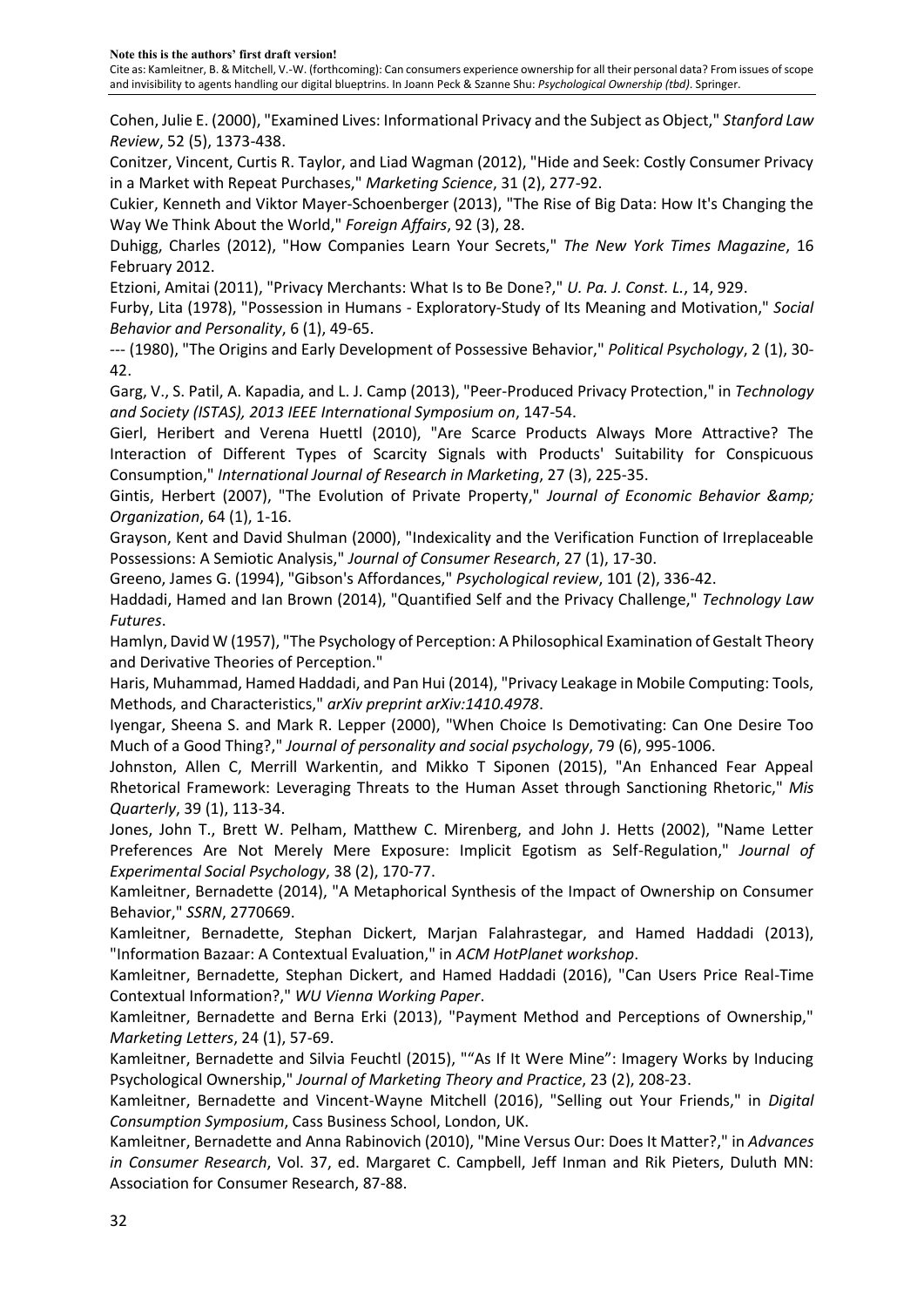Cite as: Kamleitner, B. & Mitchell, V.-W. (forthcoming): Can consumers experience ownership for all their personal data? From issues of scope and invisibility to agents handling our digital blueptrins. In Joann Peck & Szanne Shu: *Psychological Ownership (tbd)*. Springer.

Kanngiesser, Patricia, Shoji Itakura, and Bruce M. Hood (2014), "The Effect of Labour on Ownership Decisions in Two Cultures: Developmental Evidence from Japan and the United Kingdom," *British Journal of Developmental Psychology*, 32 (3), 320-29.

Kardes, Frank R., Steven S. Posavac, Maria L. Cronley, and Paul M. Herr (2008), "Consumer Inference," in *Handbook of Consumer Psychology*, ed. Curtis P. Haugtvedt, Paul M. Herr and Frank R. Kardes, New York: Lawrence Erlbaum Associates, 165-91.

Kim, Laura R. and Nancy S. Kim (2011), "A Proximity Effect in Adults' Contamination Intuitions," *Judgment and Decision Making*, 6 (3), 222-29.

King, Laura A., Joshua A. Hicks, and Justin Abdelkhalik (2009), "Death, Life, Scarcity, and Value: An Alternative Perspective on the Meaning of Death," *Psychological Science*, 20 (12), 1459-62.

King, Nancy J. and Jay Forder (2016), "Data Analytics and Consumer Profiling: Finding Appropriate Privacy Principles for Discovered Data," *Computer Law & Security Review*, 32 (5), 696-714.

Korunovska, Jana, Bernadette Kamleitner, and Sarah Spiekermann (2016), "Transparent Privacy Policies and Informed Consent," *WU Vienna Working Paper*.

Kostkova, Patty, Helen Brewer, Simon de Lusignan, Edward Fottrell, Ben Goldacre, Graham Hart, Phil Koczan, Peter Knight, Corinne Marsolier, and Rachel A McKendry (2016), "Who Owns the Data? Open Data for Healthcare," *Frontiers in public health*, 4.

Levene, Merrick, Christina Starmans, and Ori Friedman (2015), "Creation in Judgments About the Establishment of Ownership," *Journal of Experimental Social Psychology*, 60, 103-09.

Li, Vivian, Alex Shaw, and Kristina R. Olson (2013), "Ideas Versus Labor: What Do Children Value in Artistic Creation?," *Cognition*, 127 (1), 38-45.

Loken, B. (2006), "Consumer Psychology: Categorization, Inferences, Affect, and Persuasion," *Annual Review of Psychology*, 57, 453-85.

Loureiro, Maria L., Azucena Gracia, and Rodolfo M. Nayga Jr (2013), "Do Experimental Auction Estimates Pass the Scope Test?," *Journal of Economic Psychology*, 37 (0), 7-17.

Malcolm, Sarah, Margaret A. Defeyter, and Ori Friedman (2012), "Children and Adults Use Gender and Age Stereotypes in Ownership Judgments," *Journal of Cognition and Development*, 15 (1), 123-35.

Matzner, Tobias, Philipp K. Masur, Carsten Ochs, and Thilo von Pape (2016), "Do-It-Yourself Data Protection—Empowerment or Burden?," in *Data Protection on the Move: Current Developments in Ict and Privacy/Data Protection*, ed. Serge Gutwirth, Ronald Leenes and Paul De Hert, Dordrecht: Springer Netherlands, 277-305.

McCracken, G. (1986), "Culture and Consumption: A Theoretical Account of the Structure and Movement of the Cultural Meaning of Consumer Goods," *Journal of Consumer Research*, 13 (1), 71-84. McEwan, Stephanie, Madison L. Pesowski, and Ori Friedman (2016), "Identical but Not Interchangeable: Preschoolers View Owned Objects as Non-Fungible," *Cognition*, 146, 16-21.

Molesworth, Mike, Rebecca Watkins, and Janice Denegri-Knott (2016), "Possession Work on Hosted Digital Consumption Objects as Consumer Ensnarement," *Journal of the Association for Consumer Research*, 1 (2), 246-61.

Morewedge, Carey K. and Colleen E. Giblin (2015), "Explanations of the Endowment Effect: An Integrative Review," *Trends in Cognitive Sciences*, 19 (6), 339-48.

Nafus, Dawn and Jamie Sherman (2014), "Big Data, Big Questions| This One Does Not Go up to 11: The Quantified Self Movement as an Alternative Big Data Practice," *International journal of communication*, 8, 11.

Nemeroff, C. and P. Rozin (1994), "The Contagion Concept in Adult Thinking in the United-States - Transmission of Germs and of Interpersonal Influence," *Ethos*, 22 (2), 158-86.

Newman, George E., Gil Diesendruck, and Paul Bloom (2011), "Celebrity Contagion and the Value of Objects," *Journal of Consumer Research*, 38 (2), 215-28.

Nuttin, Jozef M. (1987), "Affective Consequences of Mere Ownership - the Name Letter Effect in 12 European-Languages," *European Journal of Social Psychology*, 17 (4), 381-402.

Palamar, Max, Doan T. Le, and Ori Friedman (2012), "Acquiring Ownership and the Attribution of Responsibility," *Cognition*, 124 (2), 201-08.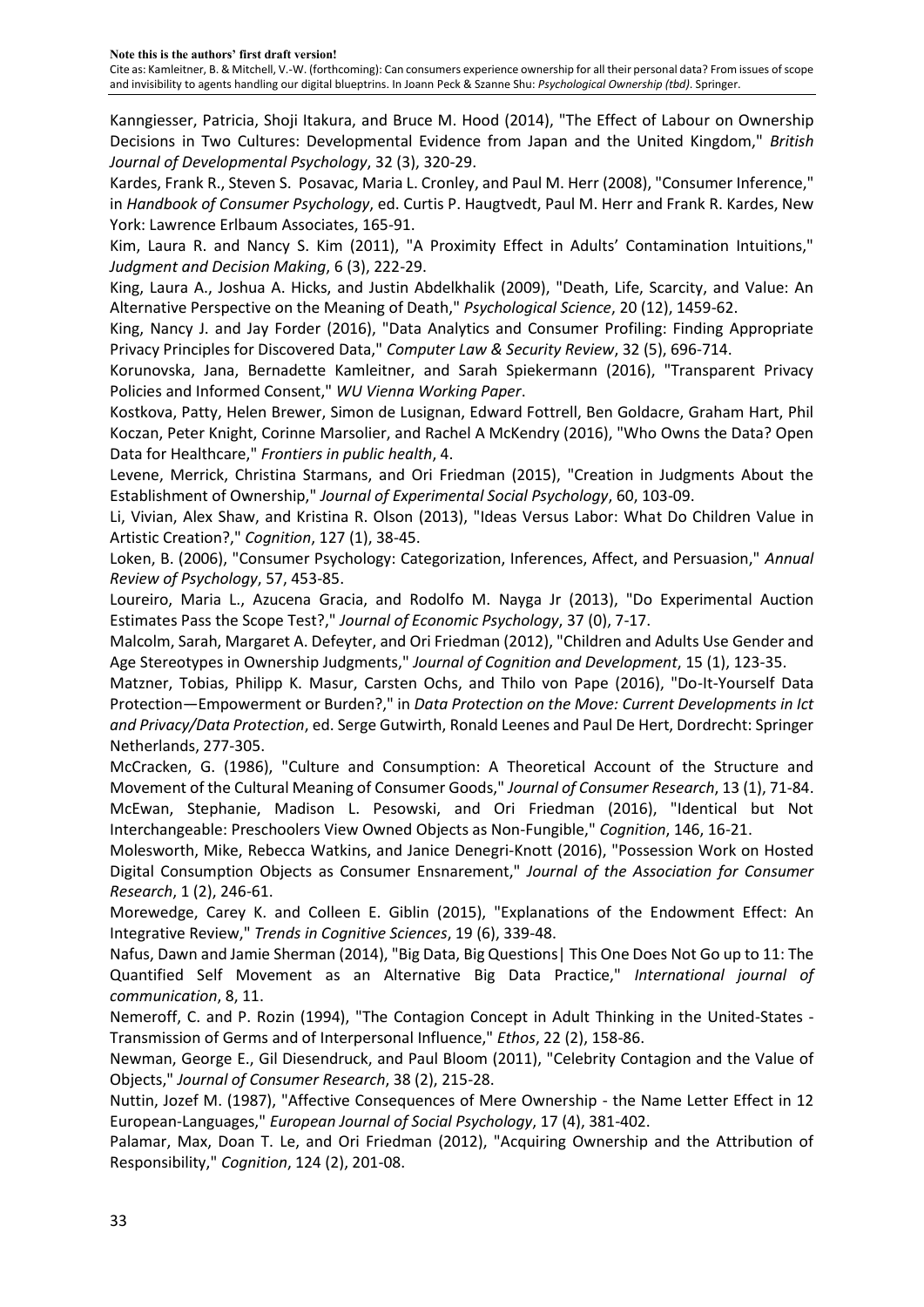Peck, Joann and Suzanne B Shu (2009), "The Effect of Mere Touch on Perceived Ownership," *Journal of Consumer Research*, 36 (3), 434-47.

Pierce, Jon L. and Iiro Jussila (2011), *Psychological Ownership and the Organizational Context: Theory, Research Evidence, and Application*: Edward Elgar Publishing.

Pierce, Jon L., Tatiana Kostova, and Kurt T. Dirks (2003), "The State of Psychological Ownership: Integrating and Extending a Century of Research," *Review of general Psychology*, 7 (1), 84-107.

Preibusch, Sören, Dorothea Kübler, and AlastairR Beresford (2013), "Price Versus Privacy: An Experiment into the Competitive Advantage of Collecting Less Personal Information," *Electronic Commerce Research*, 13 (4), 423-55.

Prelinger, Ernst (1959), "Extension and Structure of the Self," *Journal of Psychology*, 47 (January), 13- 23.

Pu, Yu and Jens Grossklags (2016), "Towards a Model on the Factors Influencing Social App Users' Valuation of Interdependent Privacy," in *Proceedings on Privacy Enhancing Technologies*, Vol. 2016, 61.

Purtova, Nadezhda (2015), "The Illusion of Personal Data as No One's Property," *Law, Innovation and Technology*, 7 (1), 83-111.

Rees, Christopher (2014), "Who Owns Our Data?," *Computer Law & Security Review*, 30 (1), 75-79.

Richins, Marsha L. (1994), "Special Possessions and the Expression of Material Values," *Journal of Consumer Research*, 21 (3), 522-33.

Rivera-Pelayo, Verónica, Valentin Zacharias, Lars Müller, and Simone Braun (2012), "A Framework for Applying Quantified Self Approaches to Support Reflective Learning," *Mobile Learning*.

Rosen, Jeffrey (2012), "The Right to Be Forgotten," *Stanford Law Review Online*, 64, 88.

Roth, Gerhard (1985), "Die Selbstreferentialität Des Gehirns Und Die Prinzipien Der Gestaltwahrnehmung," *Gestalt Theory*, 7 (4), 228-44.

Rowley, Jennifer (1998), "What Is Information?," *Information Services & Use*, 18 (4), 243-54.

Rozin, Paul, Brent Haddad, Carol Nemeroff, and Paul Slovic (2015), "Psychological Aspects of the Rejection of Recycled Water: Contamination, Purification and Disgust," *Judgment and Decision Making*, 10 (1), 50-63.

Rozin, Paul and Carol Nemeroff (1990), "The Laws of Sympathetic Magic: A Psychological Analysis of Similarity and Contagion," in *Cultural Psychology: Essays on Comparative Human Development*, ed. James E. Stigler, Richard A. Shweder and Gilbert Herdt, New York: Cambridge University Press, 205-32. Ru Han, Shu Li, and Jian-Nong Shi (2009), "The Territorial Prior-Residence Effect and Children's Behavior in Social Dilemmas," *Environment and Behavior*, 41 (5), 644-57.

Sarigol, Emre, David Garcia, and Frank Schweitzer (2014), "Online Privacy as a Collective Phenomenon," in *Proceedings of the second ACM conference on Online social networks*, Dublin, Ireland: ACM, 95-106. Sartre, Jean-Paul (1992), *Being and Nothingness: A Phenomenology Essay on Ontology*: Washington Square Press.

Sjöklint, Mimmi (2014), "The Measurable Me: The Influence of Self-Quantification on the Online User's Decision-Making Process," in *Proceedings of the 2014 ACM International Symposium on Wearable Computers: Adjunct Program*, Seattle, Washington: ACM, 131-37.

Snare, Frank (1972), "The Concept of Property," *American Philosophical Quarterly*, 9 (2), 200-06.

Spiekermann, Sarah, Rainer Böhme, Alessandro Acquisti, and Kai-Lung Hui (2015), "Personal Data Markets," *Electronic Markets*, 25 (2), 91-93.

Spiekermann, Sarah and Jana Korunovska (2016), "Towards a Value Theory for Personal Data," *Journal of Information Technology*.

Starmans, Christina and Ori Friedman (2016), "If I Am Free, You Can't Own Me: Autonomy Makes Entities Less Ownable," *Cognition*, 148, 145-53.

Szlemko, William J., Jacob A. Benfield, Paul A. Bell, Jerry L. Deffenbacher, and Lucy Troup (2008), "Territorial Markings as a Predictor of Driver Aggression and Road Rage1," *Journal of Applied Social Psychology*, 38 (6), 1664-88.

Tucker, Catherine E. (2014), "Social Networks, Personalized Advertising, and Privacy Controls," *Journal of Marketing Research*, 51 (5), 546-62.